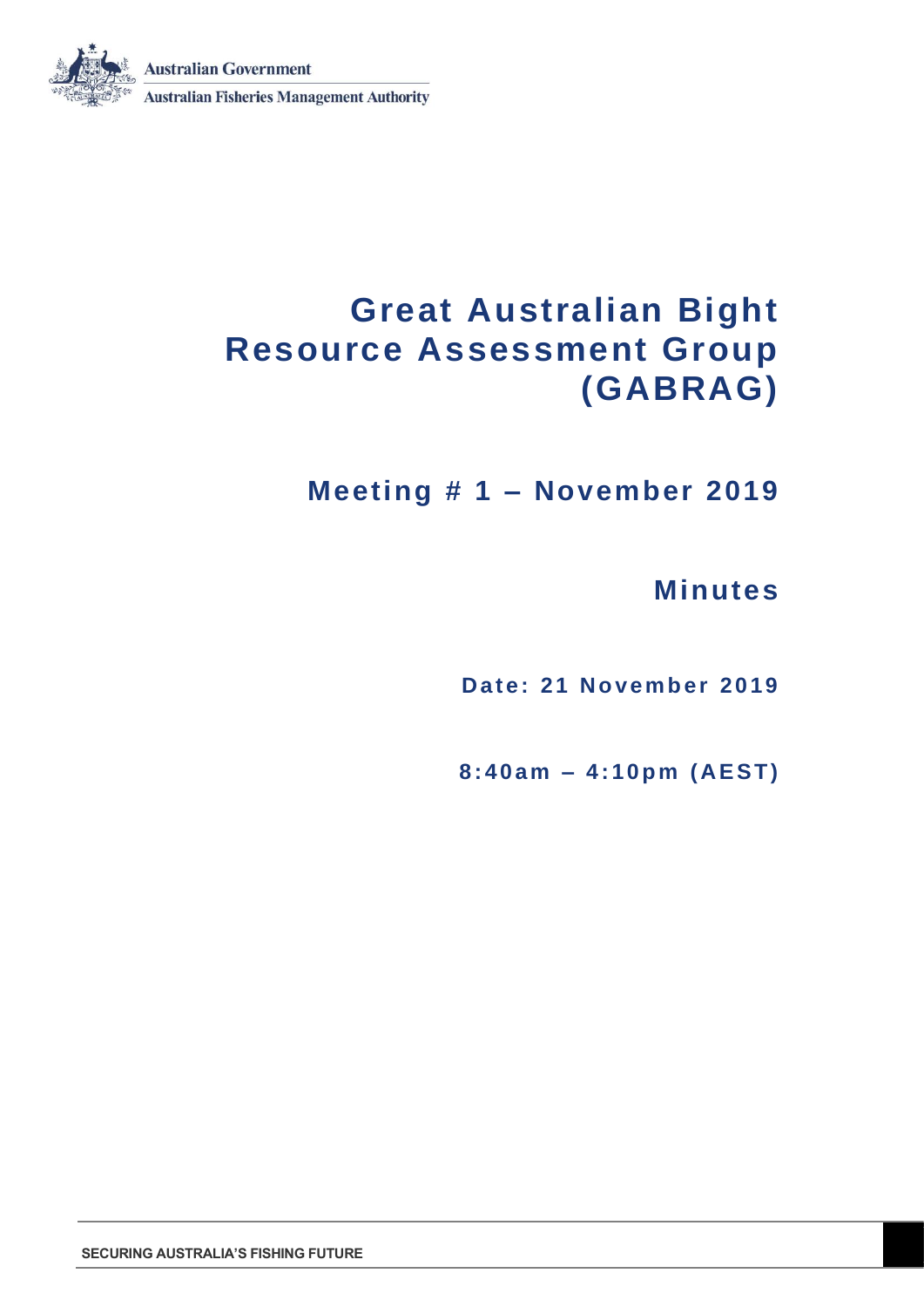## **Agenda Item 1 – Preliminaries**

### **1.1 Welcome and Introductions**

- 1. The Chair welcomed members and invited participants to the meeting and made an Acknowledgement of Country statement; paying respect to the traditional owners of the land and waters in which we fish and study, the Mirning people, further recognising the Tasmanian Aboriginal people as the traditional custodians of the land on which we meet – Muwinina country, and paying our respect to their Elders past, present and future.
- 2. There was an apology from Ms Marcia Valente, Dr Miriana Sporcic and Ms Fiona Hill who were unable to attend the meeting.
- 3. The Chair welcome Dr Robert Gale as the new Economic Member and acknowledged the contributions of the previous Economic Member, Professor John Tisdell.
- 4. Attendees (see list provided at [Attachment A\)](#page-19-0) introduced themselves and outlined their relevant background and experience.

## **1.2 Declarations of Interest**

- 5. Attendees considered the agenda and discussed items where there were potential conflicts of interest.
- 6. It was noted that industry members may have a conflict of interest for the Orange Roughy Research Plan (Agenda Item 6.2).
- 7. Industry members left the room while the remaining attendees discussed their participation in this agenda item.
- 8. Recognising their knowledge and ability to contribute to the discussions, the remaining attendees agreed that it was appropriate for industry members to participate in the discussion, however, they would be asked to leave the room if a recommendation on research allocation was made.
- 9. A copy of the Declarations of Interest is provided at [Attachment B.](#page-21-0)

## **1.3 Adoption of Agenda**

- 10. The RAG agreed to keep the Manager's Update and Industry Update brief; with a full update to be provided to the Great Australian Bight Management Advisory Committee (GABMAC) in December 2019.
- 11. The RAG adopted the agenda without change [\(Attachment A\)](#page-19-0).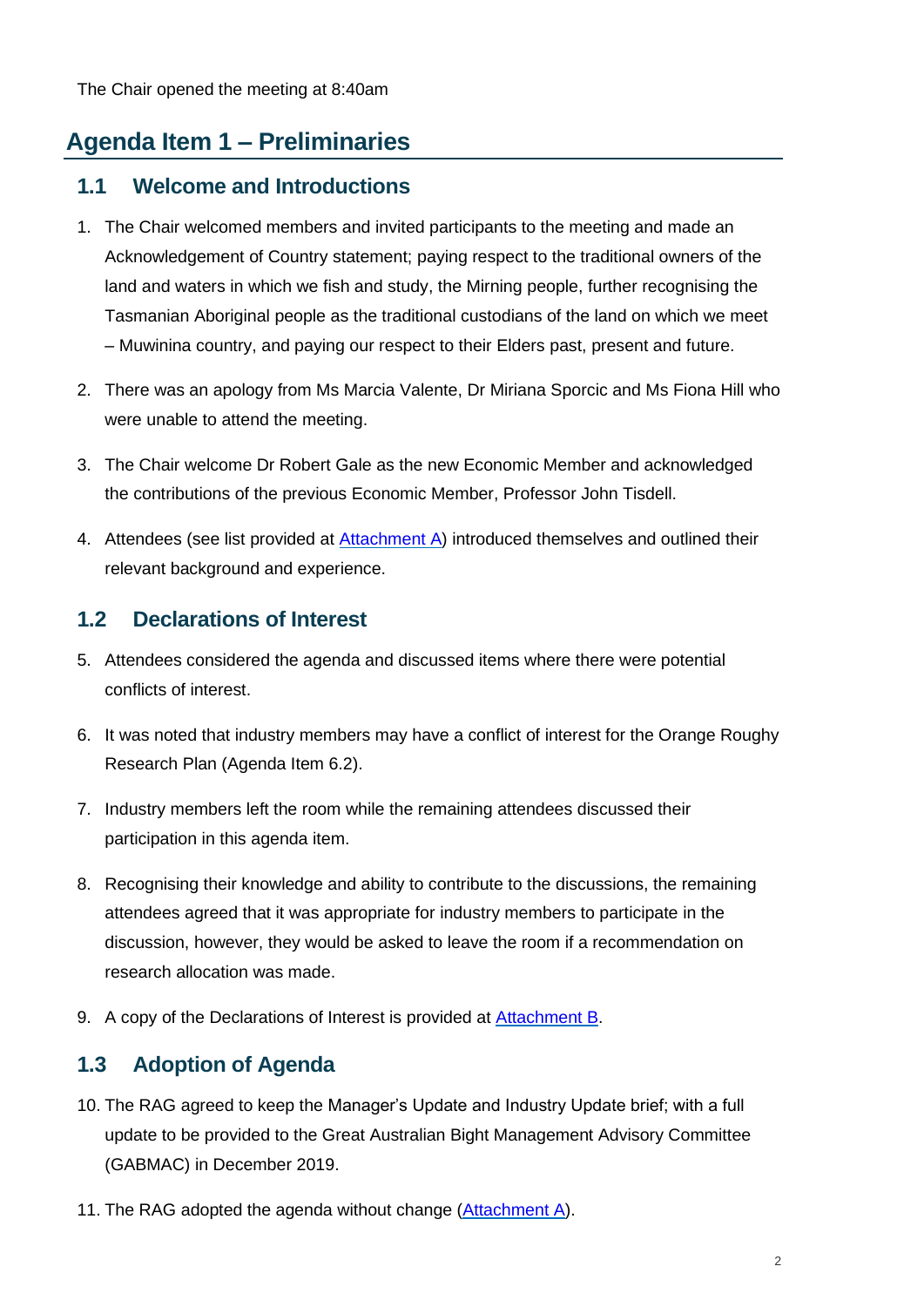## **1.4 Action Items Review**

12. The AFMA member provided the RAG with an update on the status of action items arising from previous GABRAG meetings. The following updates were discussed:

### **November 2017 - Action item 3 – Agenda Item 1.4**

## *OLRAC to provide some instructional screengrabs to provide to GAB skippers, on how to complete e-logs with the new discard report changes.*

Dr Knuckey confirmed that skippers were provided with instructions on how to complete e-logs, as required. The AFMA member noted that non-quota species discards were being accurately recorded in e-logs, using the species groups (categories) provided in the e-log software. The RAG agreed that this action item was now complete and should be removed.

### **November 2017 – Action item 8 – Agenda Item 4**

*AFMA and Dr Haddon to develop a research project outline for an age frequency sampling project to evaluate the uncertainty in stock assessments caused by reducing the frequency of age sampling for deepwater flathead and circulate to the RAG.*

CSIRO advised the RAG that Andre Punt is currently looking at age and length sampling requirements for SESSF species. The work has not yet been completed but will be finished by this time next year. The RAG agreed to replace the existing action item with the action item below.

#### **Action Item 1**

CSIRO/AFMA to provide the RAG with the outcomes from Andre Punt's research looking at age and length sampling requirements for SESSF species; when they become available. Outcomes, and how they might apply to the GAB, will be considered at a future GABRAG meeting.

#### **June 2018 – Action item 1 – Agenda Item 2.1**

*GABIA and AFMA to work together to locate the results of the dogfish hook survey mentioned in the GABIA submission and circulate to the RAG. Also to ensure that the data is made available to the committee conducting the review of the Strategy.*

The 'submission' referenced in this action item refers to GABIA's proposal to amend the boundary of the Kangaroo Island Hill closure to exclude waters shallower than 700m.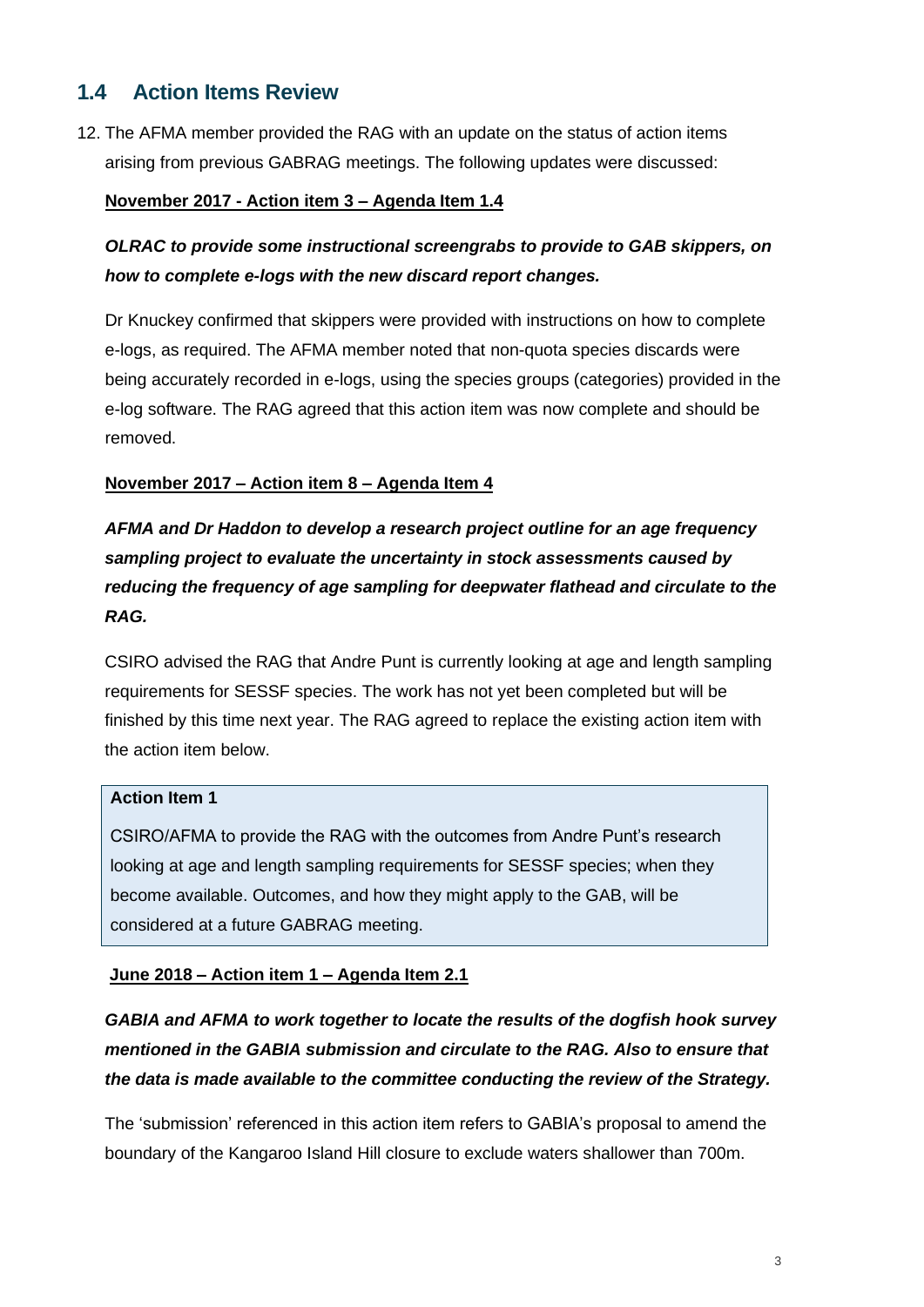In the submission, GABIA suggested that amending the boundary would not impact upper slope dogfish species and would:

- allow for traditional fishing access to slope species associated with the area
- maintain the objectives of the deepwater closure (to control access and rebuild orange roughy stocks in the area)

The submission makes reference to a hook survey that potentially demonstrated the absence of dogfish within the Kangaroo Island Hill closure.

Attendees noted that Dr Knuckey had directed the AFMA member to the following report prior to the meeting:

*FRDC Final Report 2009/024 – [Mapping the distribution and movement of gulper sharks,](https://www.frdc.com.au/Archived-Reports/FRDC%20Projects/2009-024-DLD.pdf)  [and developing a non-extractive monitoring technique, to mitigate the risk to the species](https://www.frdc.com.au/Archived-Reports/FRDC%20Projects/2009-024-DLD.pdf)  [within a multi-sector fishery region off southern and eastern Australia.](https://www.frdc.com.au/Archived-Reports/FRDC%20Projects/2009-024-DLD.pdf)*

The RAG noted the following:

- The outcomes of this survey were used to inform placement of closures under the Upper-Slope Dogfish Management Strategy (the Strategy).
- Auto-longline vessels, FV Dianna and FV Riba 2, undertook hook surveys west of Port Lincoln in 2005 and the FV Sarda undertook surveys west of Portland in 2010.
- No hook surveys had been undertaken in the Kangaroo Island Hill area.
- To date, no records of any hook surveys in Kangaroo Island Hill closure have been located.

The AFMA member informed the RAG that the Strategy is currently being reviewed. Two GABIA proposals are being considered as part of this review; the aforementioned submission and a proposal to provide access to deeper waters of the Racetrack/Hamburger and Kangaroo Island Hill closures under scientific permits (issued under the GABT Orange Roughy Research Plan).

The RAG agreed to remove the action item as the Strategy review will be discussed at GABMAC December 2019.

### **November 2017 – Action item 14 – Agenda Item 4**

*Professor Tisdell to work with AFMA and provide guidance on cost/benefit analysis for the Bycatch Research and Development Plan when developing the full project proposal.*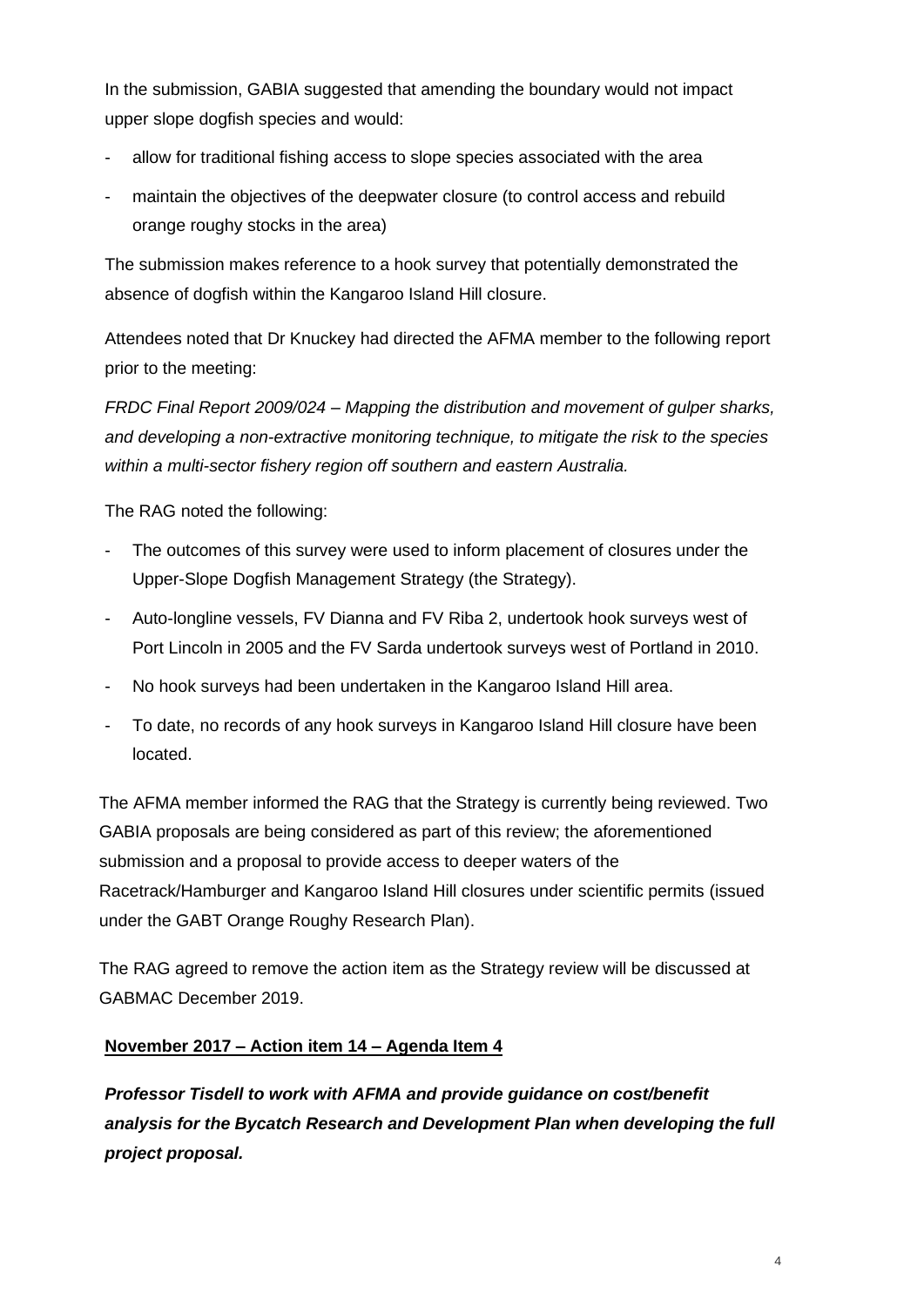The RAG agreed this would be discussed as a research priority at GABRAG 2, December 2019.

### **December 2018 – Action item 1 – Agenda Item 1.4**

## *Dr Knuckey to provide Professor Tisdell with relevant bycatch paper that includes economic content of interest*

Dr Knuckey provided Dr Robert Gale with this paper, as it is required for the cost/benefit analysis outlined in Action Item 14 (4/Nov 2017).

The RAG agreed to remove both of these action items, under the proviso that they be discussed as part of the research agenda item at GABRAG 2, December 2019.

### **Action Item 2**

AFMA to provide Dr Robert Gale with a summary of information surrounding the cost/benefit analysis for the Bycatch Research and Development Plan; as well as any other relevant economic items from previous meetings.

### **December 2018 – Action item 4 – Agenda Item 4**

## *Dr Ian Knuckey to check the catch of Bight redfish recorded in logbooks for 2016 to confirm the accuracy of the large catch reported at 190m in the GABT FIS Report.*

There was confusion regarding the wording of this action item and why it had been assigned to Dr Knuckey. The action item refers to figures in the SESSF Data Summary, which is comprised of logbook data and is not related to the Fishery Independent Survey (FIS).

Dr Koopman (Fishwell Consulting) provided out of session advice that the skipper may have entered the depth in fathoms instead of metres.

Industry didn't think this was possible as their e-logs report in metres; and suggested consulting with skippers (who often keep their own records) to find out if these depths were accurate.

The RAG agreed to replace the existing action item with the action item below.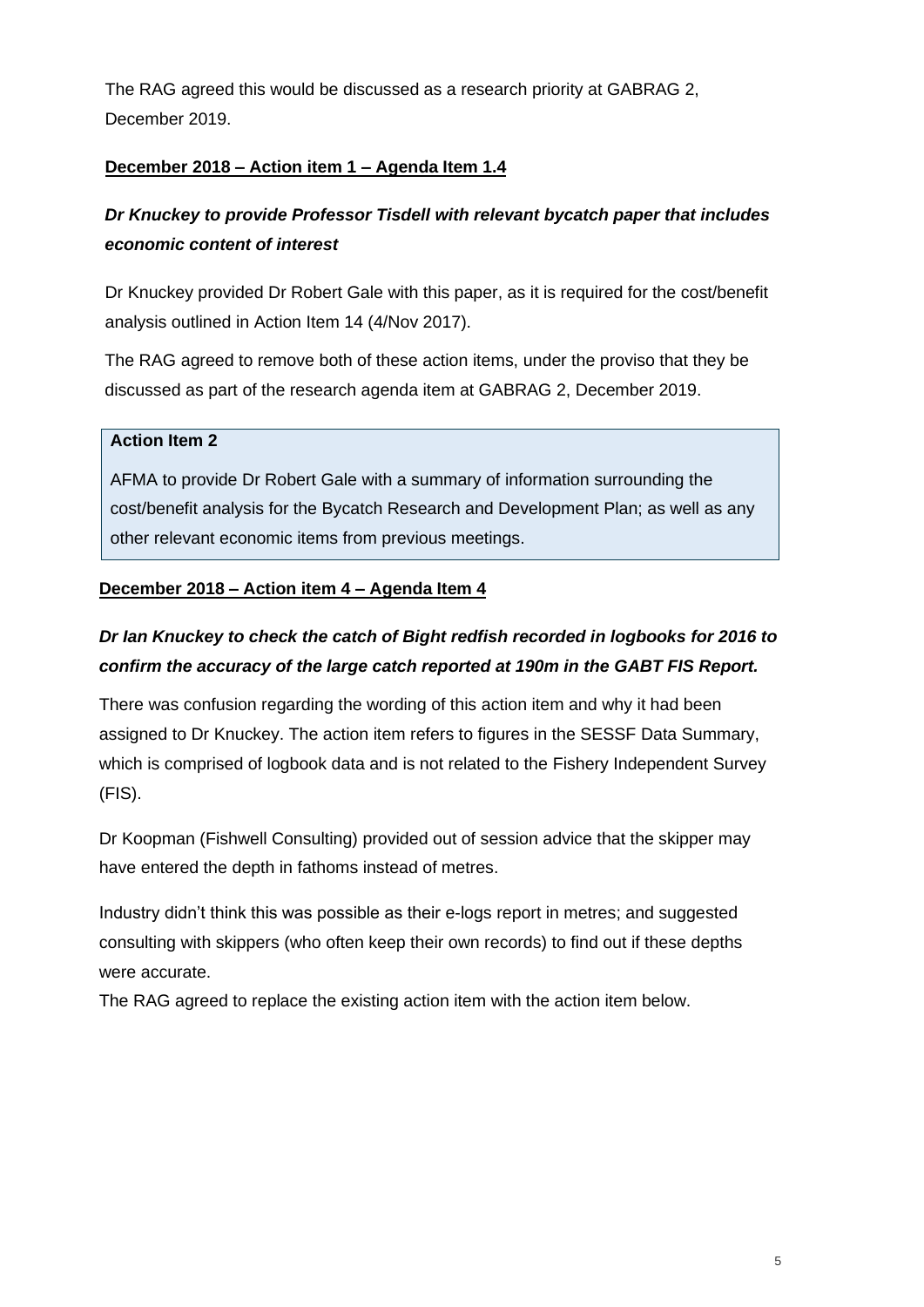### **Action Item 3**

AFMA to identify the vessels which recorded catch of Bight redfish at depths of 190m in their logbooks and verify the records with the skippers.

### **December 2018 – Action item 5 – Agenda Item 5**

*AFMA and Dr Knuckey to communicate with Fish Ageing Services (FAS) about the use of Fishery Independent Survey (FIS)/commercial collected otoliths for use in the 2018-19 assessment to ensure it is representative of length frequencies.*

Dr Knuckey informed the RAG that otoliths collected during the FIS are not representative of commercial fishing throughout the year, and are only used if sampling under the ISMP program is insufficient.

The RAG agreed to remove this action item.

### **December 2018 – Action item 9 – Agenda Item 8**

## *AFMA and GABIA to investigate the possibility of using a non-AFMA observer. Observers would need to possess relevant credentials to undertake the same sampling as AFMA observers.*

This action item relates to industry concerns regarding the cost of carrying AFMA observers, as required under the GABT Orange Roughy Research Plan. The requirements were amended in 2018 to only require observers during years when observer coverage is already scheduled under the ISMP program. This creates efficiencies by only recovering the cost of the observer for days spent in orange roughy closures, while the rest of the trip is covered under the ISMP program.

The RAG recognised the efficiencies gained and agreed to remove this action item.

- 13. The Chair asked attendees whether there were any other questions relating to action items before moving on to the next agenda item.
- 14. The list of action items was updated after the meeting [\(Attachment C\)](#page-23-0). Items that were noted as completed (highlighted green) at the meeting will be removed and an updated list will be provided to GABRAG 2 in December 2019.
- 15. The list of action items arising from this meeting is included [\(Attachment D\)](#page-29-0).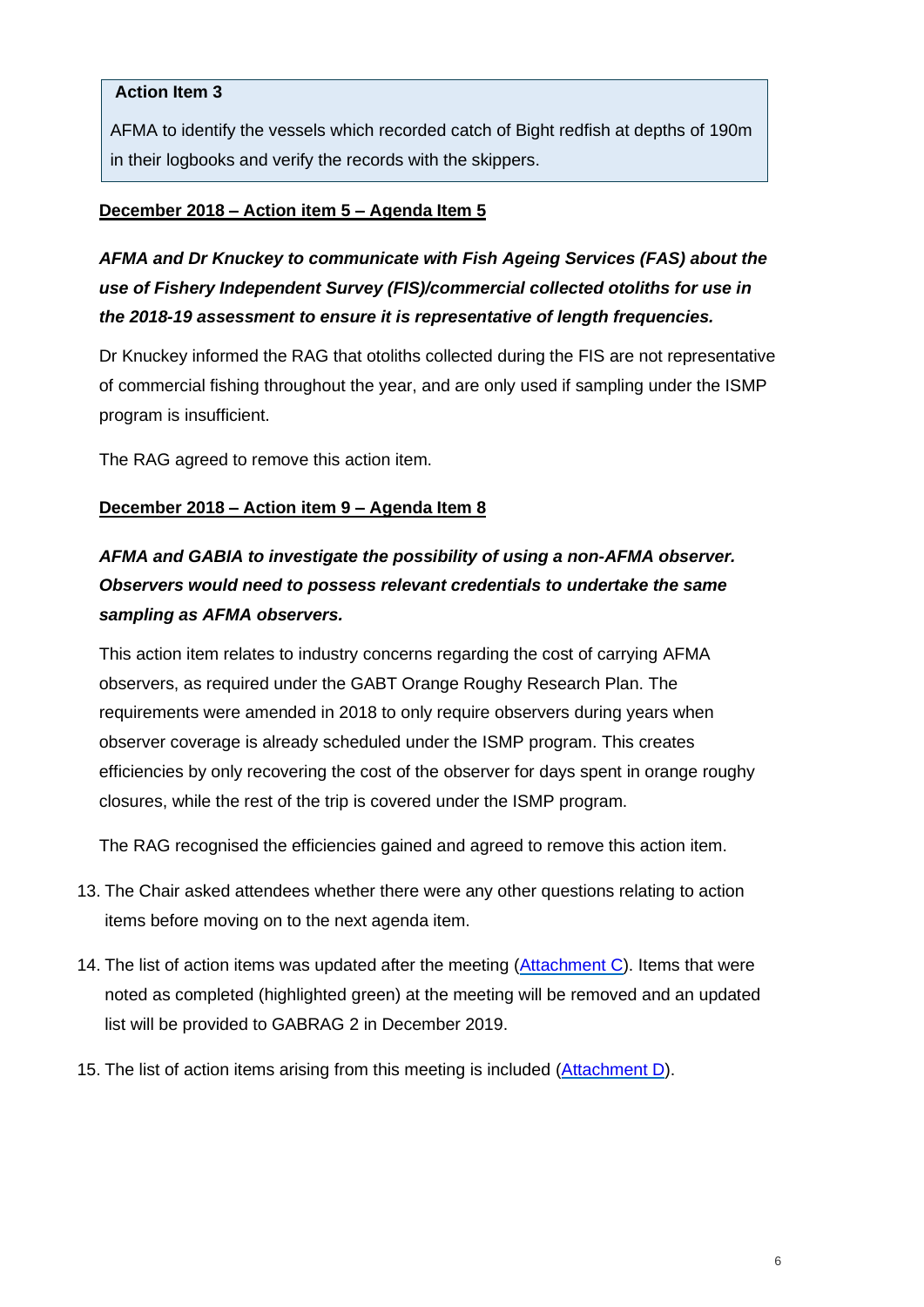## **2.1 Manager's Update**

- 16. The RAG noted that George Day is no longer the Senior Manager of Demersal and Midwater Fisheries at AFMA and that Fiona Hill has now commenced in this role. Ms Hill extended her apologies to the RAG for being unable to attend this meeting.
- 17. The RAG acknowledged Mr Day's outstanding work and contributions to the fishery and welcomed Ms Hill into her new role.
- 18. The RAG also recognised Dr Malcolm Haddon's contribution to the RAG.
- 19. The Chair offered to compose letters to:
	- Mr Day, Dr Haddon and Professor Tisdell, thanking them for their contributions to GABRAG over the years.
	- Ms Hill welcoming her to her new position at AFMA as Senior Manager of Demersal and Midwater Fisheries.

#### **Action Item 4**

The Chair to compose letters on behalf of GABRAG to Mr Day, Dr Haddon and Professor Tisdell, thanking them for their contributions to GABRAG over the years; and to Ms Hill to welcome her to her new role at AFMA as Senior Manager of Demersal and Midwater Fisheries.

## **2.2 Industry Update**

20. The GABIA executive officer advised the RAG that:

- the Market Development Project is underway (funded by the Department of Environment & Energy).
- deepwater flathead have returned to the Bight with catches in high abundance and with many large fish being landed.
- 21. The RAG discussed potential environmental factors (including nutrient availability and water temperature) that could be responsible for changes in flathead abundance. The RAG agreed that factors contributing to the productivity of the fishery requires further research and suggested it be discussed under the research agenda item at GABRAG 2.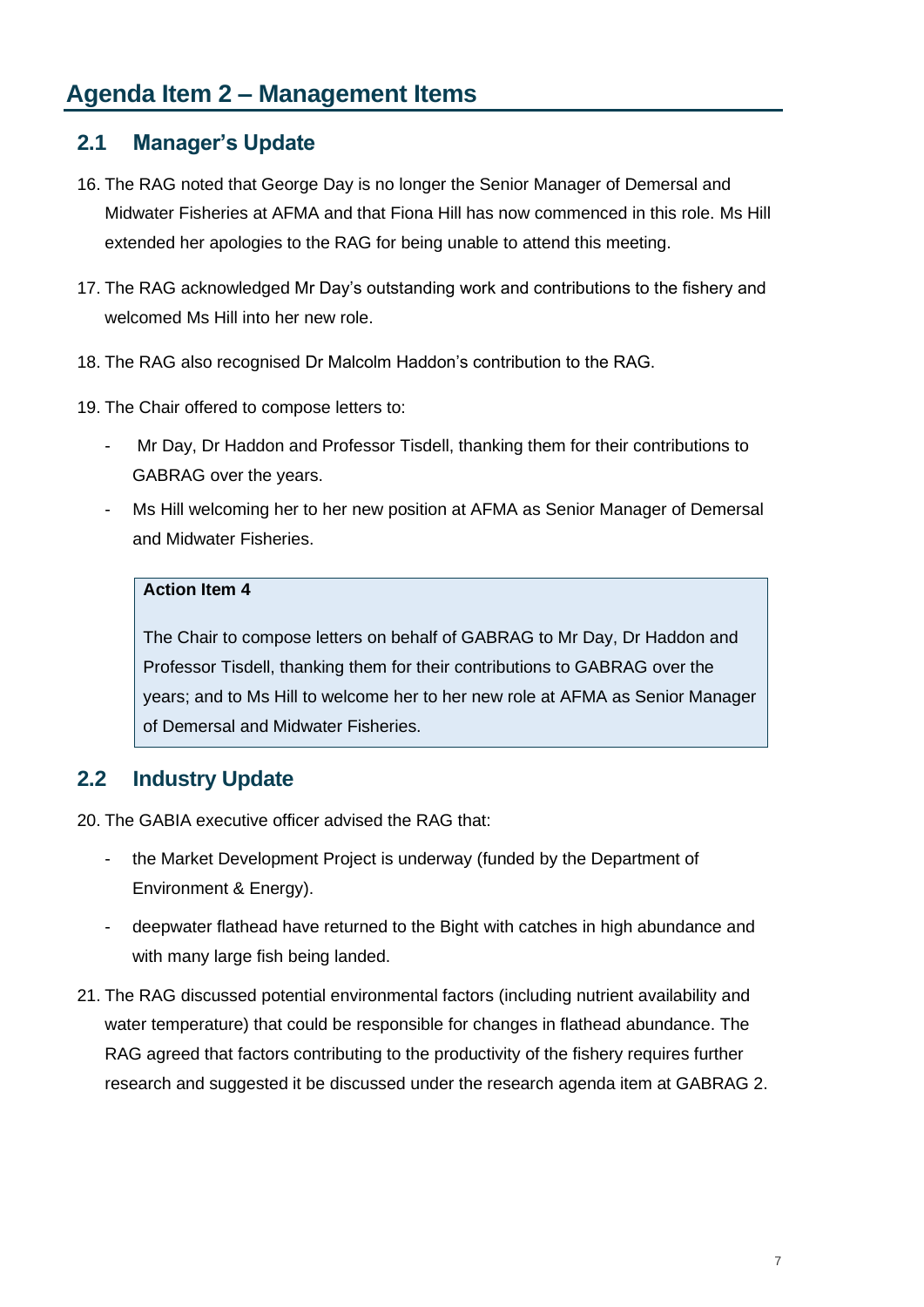## **Agenda Item 3 – GAB Data**

- 22. Dr Paul Burch (CSIRO) provided an overview of the available data for Bight redfish and deepwater flathead. The RAG noted the following:
	- Length data is important for stock assessments as it provides information on gear selectivity
	- Industry data collection provides a valuable, cost effective data source that supplements the ISMP program
	- GAB crew collected data provides a good sample size and the data is generally consistent:
		- o 7,500 deepwater flathead (valid measurements) per year
		- o 2,000 Bight redfish (valid measurements) per year.
	- Some data (small component of overall data) was excluded from the assessments as insufficient information was provided. In some cases, the wrong fields were recorded or the wrong fish were measured (e.g. size graded catches from market).

#### **Action Item 5**

CSIRO to provide GABIA with the names of vessels that have reported crew collected data incorrectly (i.e. providing insufficient information, recording wrong fields and measuring the wrong fish e.g. size graded catches).

- Sample weight (weight of the fish that are measured) and the shot weight were used to scale length frequencies. Samples with missing/incorrect data for sample or shot weight were excluded.
- Samples that were graded or discarded were excluded.
- Samples with incomplete fields for sorted/unsorted, retained/discarded or graded/ungraded catch were assumed to be sorted, retained and ungraded.
- The current process for recording crew collected data (paper based) is inefficient and allows for data entry errors. Length fields could be switched on for GAB Operators' OLRAC systems; but would require system updates.
- It was a SMARP recommendation that AFMA curate all data sources into the future, and crew collected data needs to be housed directly in AFMA's data warehouse.
- Recent research (Thomson and Burch, 2019) has shown that for most fish species, length increases with depth.
	- $\circ$  Depth and true location (i.e. latitude and longitude) are not currently recorded for GAB crew collected data.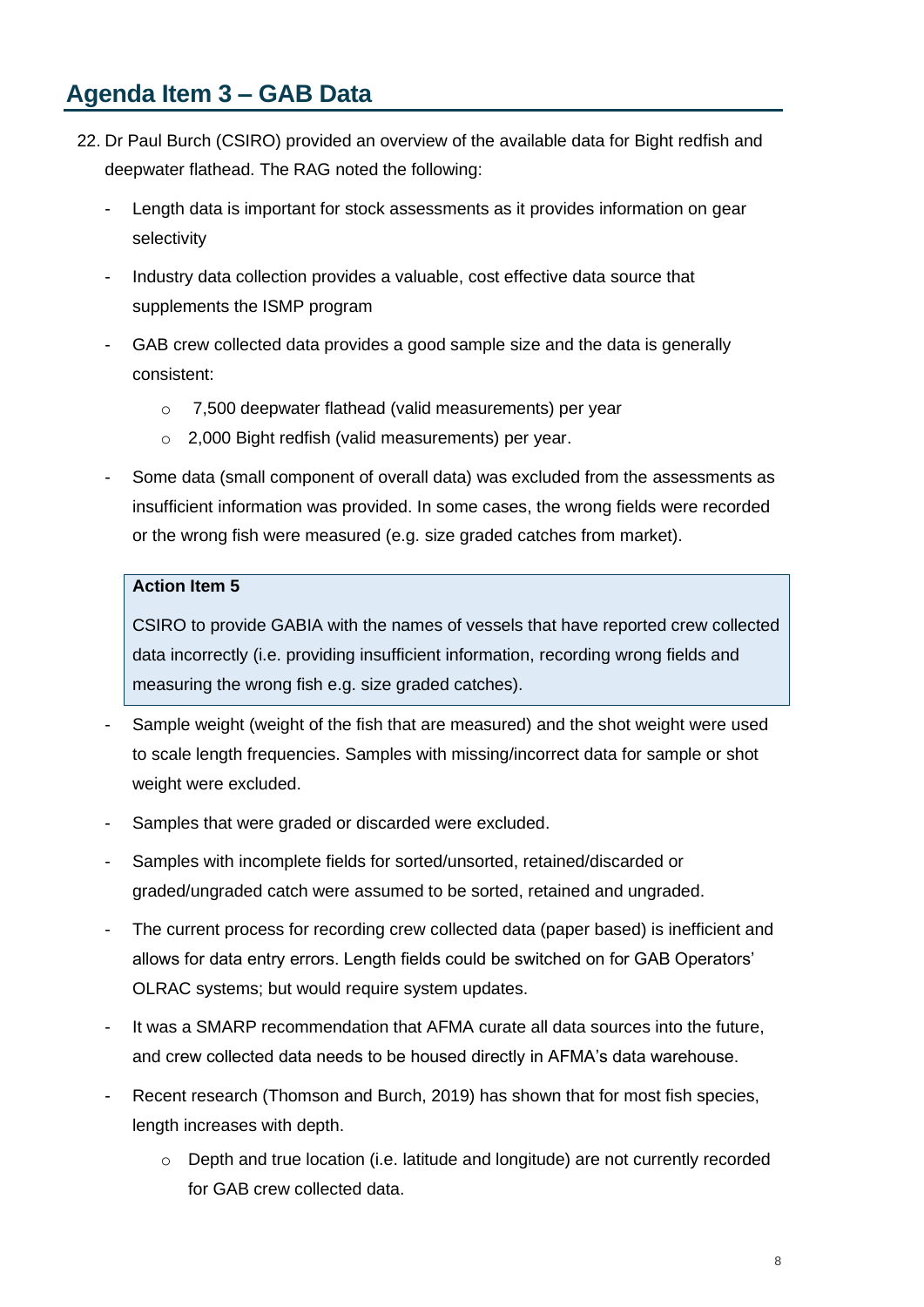- o Depth and true location fields should be included in system updates to GAB Operator's OLRAC systems.
- $\circ$  Current data sheets should be updated to include Operation Number to link crew collected and logbook data.

### **Action Item 6**

Crew collected data sheets to be updated to include an extra field to record the Operation number, enabling crew collected and logbook data to be linked.

- The *[Great Australian Bight Trawl Fishery Boat Operating Procedures](https://www.afma.gov.au/sites/default/files/uploads/2014/02/boat-operating-procedures-great-australian-bight-apri-2011.pdf?acsf_files_redirect)* Manual should be updated to provide crew with clear instructions on what data needs to be collected and how.

### **Action Item 7**

GABIA, AFMA and Dr Paul Burch (CSIRO) to collaborate and review Section 5: *Data Collection and Research* of the *[Great Australian Bight Trawl Fishery Boat](https://www.afma.gov.au/sites/default/files/uploads/2014/02/boat-operating-procedures-great-australian-bight-apri-2011.pdf?acsf_files_redirect)  [Operating Procedures Manual](https://www.afma.gov.au/sites/default/files/uploads/2014/02/boat-operating-procedures-great-australian-bight-apri-2011.pdf?acsf_files_redirect)*; to ensure that all data required by CSIRO for stock assessments is clearly identified and the procedures for collecting this data are outlined.

- 23. The RAG agreed that AFMA, GABIA, CSIRO and Fishwell should work together to implement electronic recording of GAB crew collected data. Data recorded in the OLRAC system should not be able to be submitted without completed length, depth and location data fields.
- 24. The RAG noted that CSIRO and AFMA's data team were meeting the following day (22 November 2019). The AFMA member and CSIRO agreed to investigate the steps required to allow data recorded in OLRAC to be entered directly into AFMA's data warehouse.

### **Action Item 8**

- (a) AFMA, GABIA, CSIRO and Fishwell to work together to implement electronic recording of GAB crew collected data.
- (b) Fishwell to update GAB operators' OLRAC systems to include fields associated with length, depth and true location (latitude and longitude).
- (c) All necessary parties to liaise with AFMA's data team to allow data recorded in OLRAC to be entered directly into AFMA's data warehouse.
- (d) Fishwell to adjust fields in the OLRAC software to prevent forms from being submitted without all required fields being completed.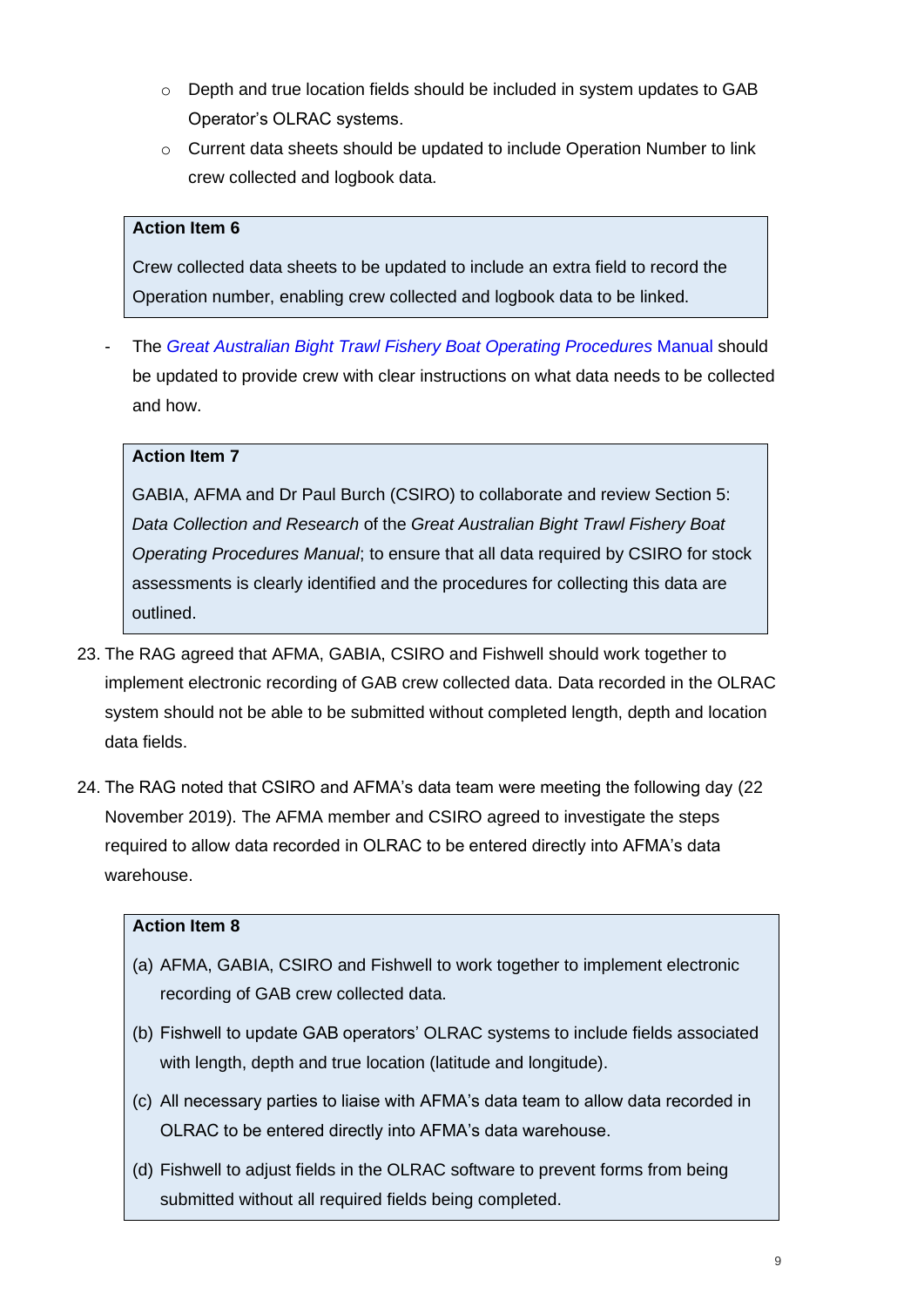## **Agenda Item 4 – Tier 1 Deepwater Flathead Stock Assessment**

### **4.1 Overview of recent data**

- 25. Dr Tuck (CSIRO) provided an overview of the Tiger Flathead Tier 1 base case assessment:
	- The last assessment in 2016 estimated a 2017/18 spawning stock biomass of 45 per cent of virgin stock biomass  $(45\%B<sub>0</sub>)$ .
	- The 2013 assessment also estimated a 2014/15 spawning stock biomass of  $45\%B_0$ .
	- The model assumes a single stock across zone 80 and one fleet (GAB trawl, separated for different sources of length data – ISMP, Industry, GAB-FIS). A Danish seine vessel operates in the GAB however there was insufficient data to include it as a second fleet.
	- Size selectivity is allowed to differ between the GAB-FIS and the trawl fleet lengths are able to be separated, allowing for different selectivity functions to be estimated.
	- Discards are minimal and therefore ignored by the model.
	- Natural mortality (M) is estimated to be 0.263.
	- Recruitment is estimated from 1980 to 2013 (previously to 2011) and the 2019 assessment shows that for the last 10 years, recruitment was:
		- o good for six years (1995, 1996, 1999, 2000, 2002, 2003)
		- o poor for two years (1994, 1997)
		- o average for two years (1998, 2001).

26. The following comments were provided by the RAG:

- Dr Knuckey expressed his concern that the assessments are not impacted by the recent FIS abundance estimates and the latest catch data; both of which are indicating that the stocks are declining.
- Industry requested that AFMA provide the RAG with recent non-standardised catch rate data at their next meeting.

#### **Action Item 9**

AFMA to provide the RAG with recent catch rate data (non-standardised) for deepwater flathead at the December 2019 GABRAG meeting. This should include data up to the end of November 2019. Catch rates for previous years (2016-18) should be included for comparison.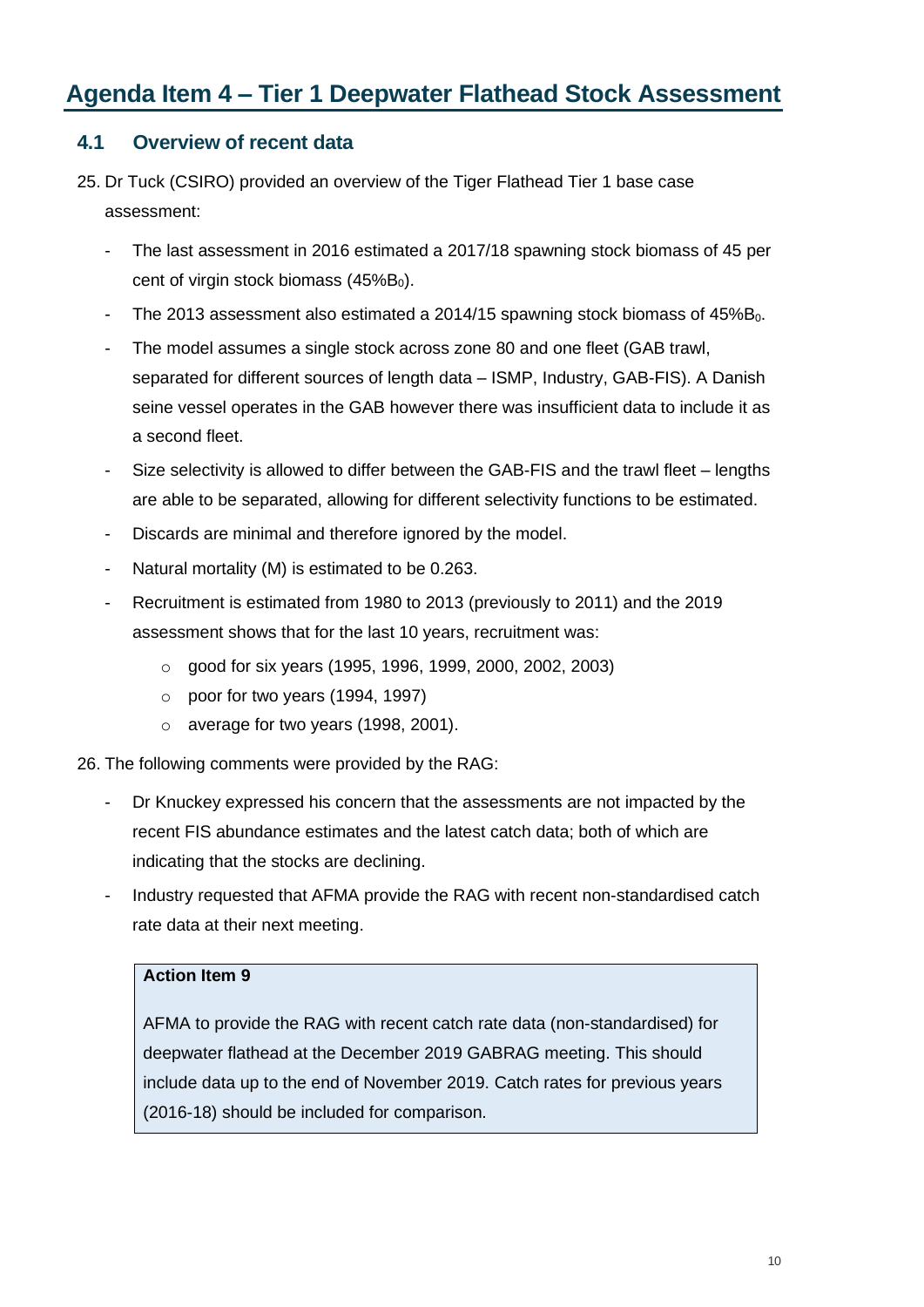- Dr Knuckey noted the low 2014 FIS abundance estimate was attributed to the seismic surveys that were being undertaken at the same time as the FIS. It was expected that the abundance estimate would recover, however the 2018 FIS estimate was also low.
- The RAG agreed that it is fundamental to understand whether there has been a spatial or temporal shift in spawning for Bight redfish; as the FIS was designed to be undertaken when Bight redfish are aggregating to spawn. Although an apparent temporal shift in deepwater flathead spawning has been observed, this will have minimal impact on the FIS.
- Dr Day noted that additional FIS data points could provide a better indication of the actual data trends and that it would be worth interpolating points for 2011, 2012, 2013, 2015 and 2016.

### **Action Item 10**

CSIRO to re-run the deepwater flathead assessment with interpolated values for the FIS data series for 2011, 2012, 2013, 2015 and 2016; to determine whether the large gaps between FIS years is impacting the overall data trend.

27. Dr Tuck questioned the RAG about the next FIS not being scheduled until 2021. The AFMA member informed Dr Tuck that in 2018, the RAG agreed to delay the FIS until 2021 in favour of bringing the Bight redfish assessment forward to 2019.

### **4.2 Preliminary Base Case**

28. Dr Tuck noted the following:

- The 2019 preliminary base case estimates a spawning stock biomass of 45%B<sub>0</sub>.
- There are reasonable model fits to all data sources, except for the last two FIS abundance estimates, as previously discussed.
- Standardised catch rates only include data up to April 2019. Errors detected during processing of the data prevented inclusion of additional data to June 2019 in the catch rate standardisation and including this updated catch rate series as a sensitivity.
- 29. The likelihood profile for natural mortality (*M*) suggests that *M* is reasonably well estimated, noting the following:
	- *M* was estimated to be 0.263
	- the likelihood profile suggests that the value of *M* is likely to be in the range between 0.225 and 0.3.
- 30. The likelihood profile for steepness (*h,* a measure of productivity) is uninformative, noting the following: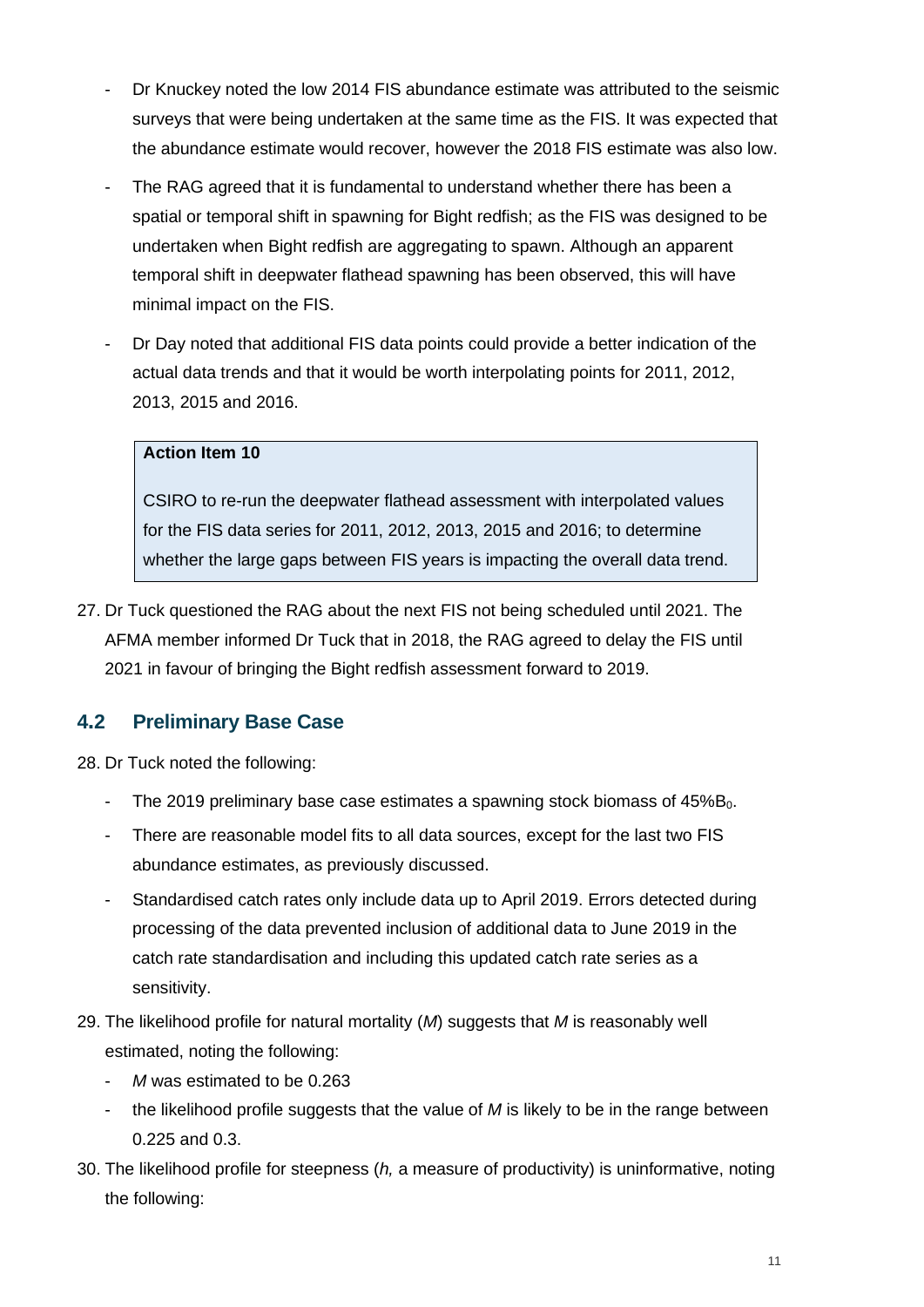- steepness cannot be estimated and was set at a fixed value of 0.75.
- 31. The likelihood profile for virgin spawning stock biomass (*SSBₒ*) is broad and hence SSBₒ is not very precisely estimated. The likely range is between 8,000 and 11,000 tonnes and the estimated value for *SSBₒ* is 9,000 tonnes.
- 32. The likelihood profile for spawning stock biomass in 2018 ( $SSB<sub>2018</sub>$ ) is broad and hence  $SSB<sub>2018</sub>$  is not very precisely estimated. There was conflict between the length data (higher  $SSB_{2018}$ ) and age data (lower  $SSB_{2018}$ ). The likely range is between 2,250 and 5,000 tonnes and the estimated value for  $SSB<sub>2018</sub>$  is 3,350 tonnes.
- 33. The likelihood profile for relative stock status (depletion at 2018/19) is broad and hence relative stock status is not very precisely estimated. There was some conflict between the length data (higher stock status) and the age data (lower stock status). The likely range for relative stock status is between 28%*B<sup>0</sup>* and 50%*B0*, and the estimated value at 2018/19 is 37%*B0*.

### **4.3 Model Sensitivities**

34. Dr Tuck discussed the sensitivities included within the model:

i) Included Danish seine data - The base case already includes Danish seine trawl catch to account for total mortality. The sensitivity treats Danish seine as a new fleet and includes 2016 and 2017 conditional age-at-length data and 2012, 2016 and 2017 length data.

The RAG was surprised at the difference that including a second fleet made to the estimated biomass trajectory, especially considering the Danish seine fleet doesn't catch large quantities.

- ii) Include zone 50 (western CTS) catch this made no notable difference to the model.
- 35. The RAG agreed to proceed with the current base case with no additional sensitivities required.

## **Agenda Item 5 – Tier 1 Bight Redfish Stock Assessment**

### **5.1 Overview of recent data**

- 36. Dr Day (CSIRO) summarised the 2019 Bight redfish preliminary Tier 1 base case assessment:
	- The 2015 assessment estimated a 2016/17 spawning stock biomass of 62% of virgin stock biomass  $(62%B<sub>0</sub>)$ .
	- The 2011 assessment estimated a 2012/13 spawning stock biomass of 90%B<sub>0</sub>.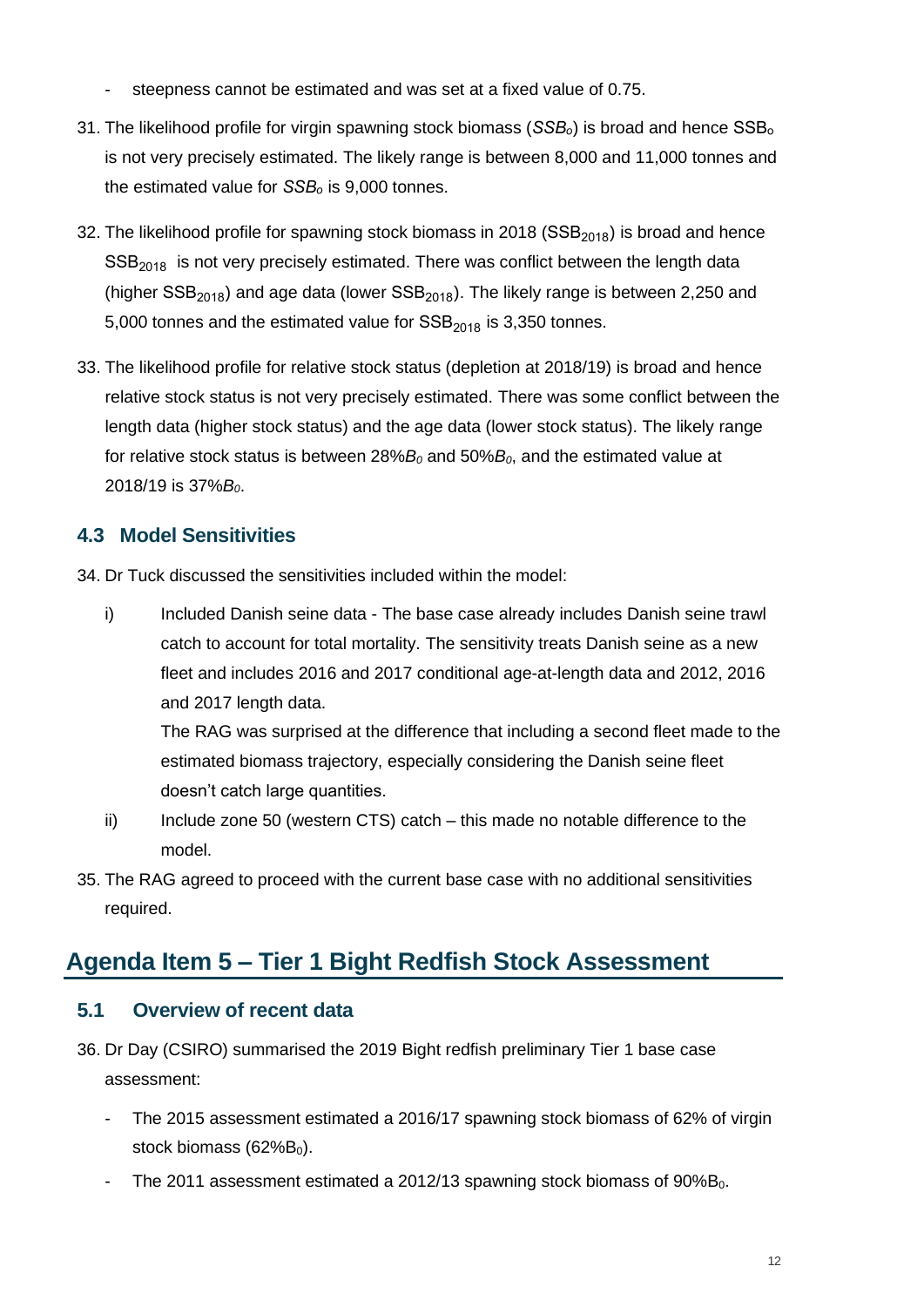- The model assumes a single stock across zone 80 and one fleet (GAB trawl, separated for different sources of length data – ISMP, Industry, GAB-FIS). A Danish seine vessel operates in the GAB however there was insufficient data to include it as a second fleet.
- Size selectivity is allowed to 'vary' between the GAB-FIS and the trawl fleet lengths are able to be separated, allowing for different selectivity functions to be estimated.
- Discards are minimal and therefore ignored by the model.
- Natural mortality is estimated to be 0.1017.
- Recruitment is estimated from 1960 to 2003 (previously to 2005) and the 2019 assessment estimates that for the last 10 years, recruitment has been:
	- o good for six years (1995, 1996, 1999, 2000, 2002, 2003)
	- $\circ$  poor for two years (1994, 1997)
	- o average for two years (1998, 2001).
- 37. The following comments were provided by the RAG:
	- CPUE is unlikely to be an accurate index of abundance for Bight redfish because catches are taken from aggregations over only a few months.
	- Dr Day noted that the model fit to CPUE is poor with much better fits to the age and length data.
	- There was a concern that the models don't show the same trends observed in the FIS and by industry; and that these observations will be overlooked in favour of the model. For example, industry have observed declining catch rates since 2007 whereas the model shows that catch rates have increased.
	- Industry suggested inviting a skipper to GABRAG 2 to provide first hand observations.
	- GAB-FIS age data was missing from the SESSF Data Summary for Bight redfish. Dr Burch contacted Fish Ageing Services (FAS) via email during the meeting and the data was supplied to Dr Burch before the meeting adjourned.
	- There are no clear age cohorts apparent in the ISMP data and Dr Day expressed concerns regarding the decrease in the number of large fish, in the length compositions, over the past few years.
- 38. The RAG discussed the feasibility of including additional data in future assessments; including:
	- o targeted vs incidental shots
	- o economic/market information
	- o catch of other key commercial species (included as an offset). For example, deepwater flathead catch included as an offset in the Bight redfish CPUE standardisation.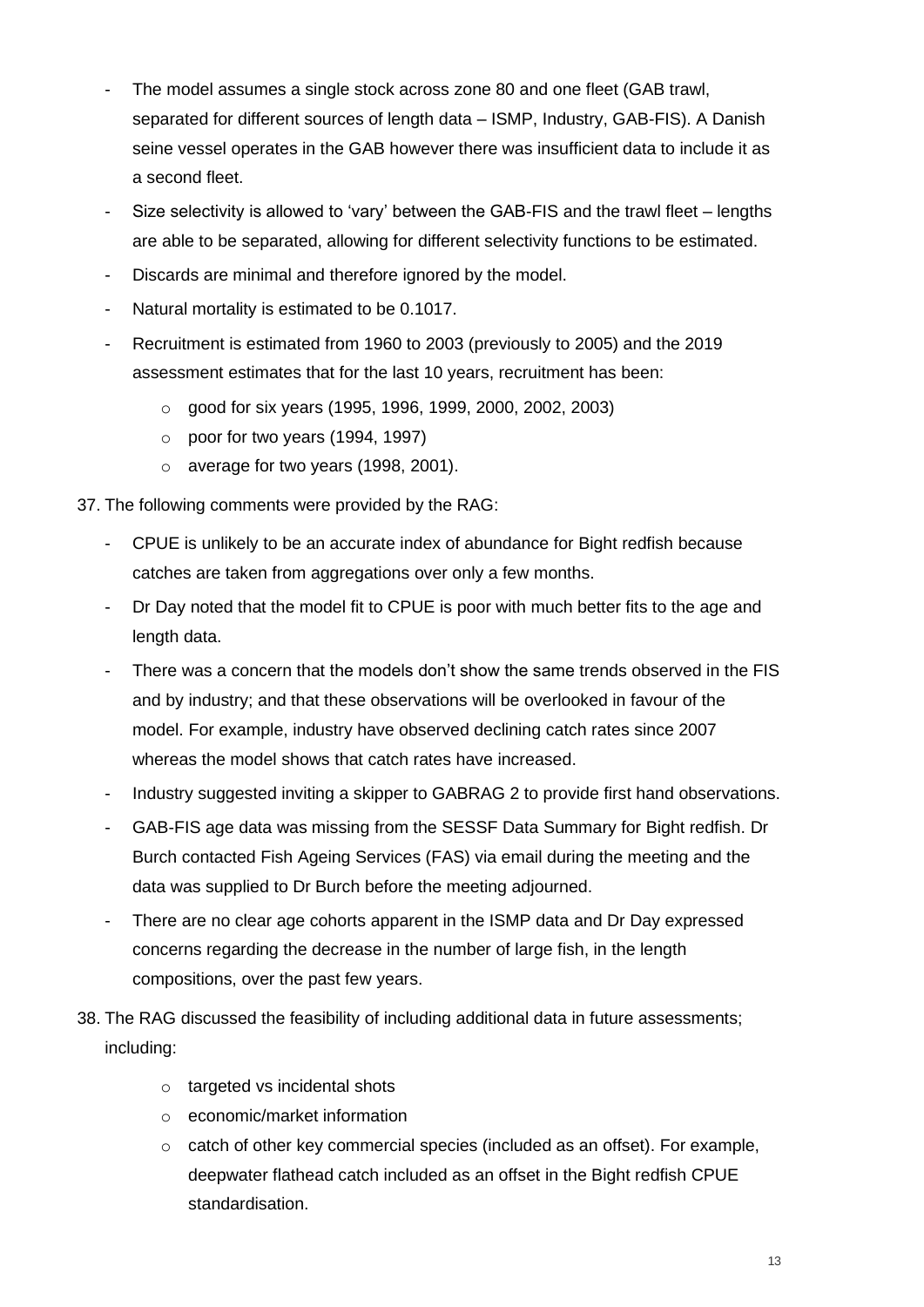- 39. Dr Day noted the following with regard to the ageing error matrices used in development of this assessment:
	- The initial ageing error matrix indicated a large reading error for younger fish and a smaller error for older fish, which is the opposite of what you would expect.
	- A few older fish were 'skewing' the results.
	- A revised ageing error matrix with a constant CV was proposed as an alternative to avoid these problems and the assessment was updated with the revised ageing error matrix.
- 40. The RAG agreed to proceed with the updated base case that included the new ageing error matrix.

### **5.2 Preliminary Base Case**

- 41. Dr Day informed the RAG that the likelihood profiles and retrospectives were conducted using the preliminary base case; not the ageing error matrix sensitivity. The following was noted:
	- The last assessment (2015) estimated a spawning stock biomass of  $62\%B_0$ . The 2019 preliminary base case estimates a spawning stock biomass of 70%B<sub>0</sub>.
	- The ageing error sensitivity estimates a spawning stock biomass of 63% of virgin stock biomass.
	- Standardised catch rates only include data up to April 2019. Errors detected during processing of the data prevented inclusion of additional data to June 2019 in the catch rate standardisation and including this updated catch rate series as a sensitivity.
	- Recruitment was only estimated up to 2003 (previously to 2005). The variance was high on the last few recruitment events in the previous assessment, and selectivity suggests recruitment at age 15 is more appropriate than at age nine.
- 42. The likelihood profile for natural mortality indicates that *M* is reasonably well estimated. The age data are most influential, with biomass index data (higher mortality) and length data (lower mortality) showing some conflict. The confidence intervals on *M* are narrow with a likely range between 0.093 and 0.11. The estimated value for *M* is 0.1017.
- 43. The likelihood profile for steepness (*h*, a measure of productivity) is uninformative. Steepness cannot be estimated and *h* was set at a fixed value of 0.75.
- 44. The likelihood profile for spawning stock biomass (*SSBₒ*) is broad and hence *SSBₒ* is not very precisely estimated. The biomass index and trawl age data are most influential. The likely range for *SSB*<sub>o</sub> is between 6,000 and 9,500 tonnes and is estimated to be 7,300 tonnes.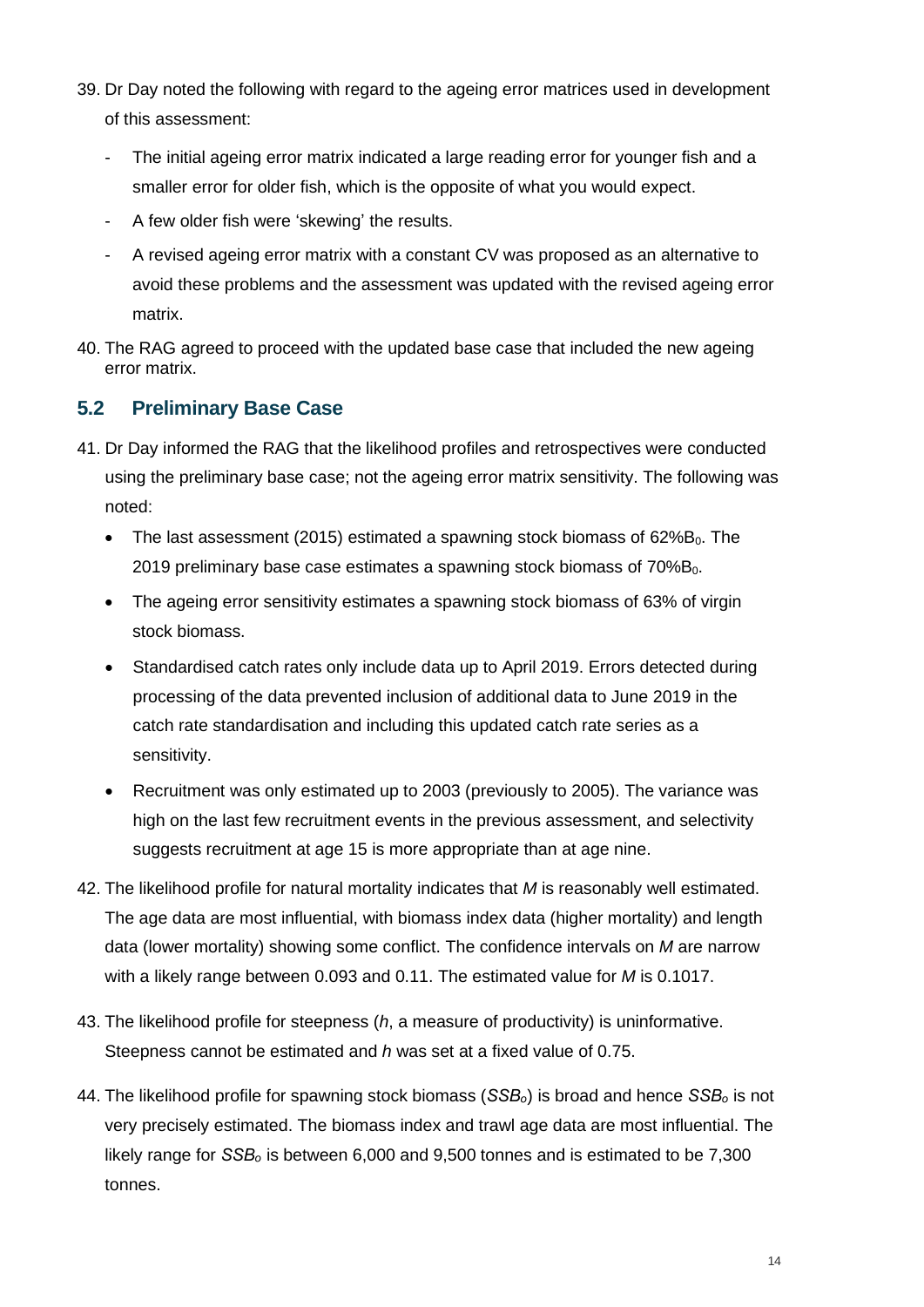- 45. The likelihood profile for spawning stock biomass at the end of the time series ( $SSB<sub>2018</sub>$ ) is broad and hence  $SSB<sub>2018</sub>$  is not very precisely estimated. The index and recruitment data are most influential, though there is conflict between the two. The likely range for  $SSB<sub>2018</sub>$  is between 3,500 and 7,000 tonnes and the estimated value for  $SSB<sub>2018</sub>$  is 4,900 tonnes.
- 46. The likelihood profile for relative stock status (depletion at 2018/19) is broad and hence relative stock status is not very precisely estimated. The index and recruitment data are the most influential, though there was conflict between the two. The likely range for relative stock status is between 55%*B<sup>0</sup>* and 82%*B<sup>0</sup>* and the estimated value is 65%*B0*.
- 47. The retrospective analysis shows no pathological patterns and no large biases in the estimates at the end of the time series due to the addition of new data.
- 48. The RAG agreed to proceed with the updated base case including the revised ageing error matrix; with no additional sensitivities required.
- 49. Dr Burch left the meeting at 2:24pm.

## **Agenda Item 6 – Orange Roughy**

- 50. The AFMA member provided the following overview of the Orange Roughy Rebuilding Strategy and the GABT Orange Roughy Research Plan:
	- The Commonwealth Fisheries Harvest Strategy Policy 2018 (HSP) requires a rebuilding strategy to be developed for all species assessed as being below their biomass limit reference point.
	- The Orange Roughy Rebuilding Strategy (the Strategy) has been implemented in its current form since 2014.
	- Catch and effort data are reviewed annually to monitor the performance of the rebuilding strategy against its objectives.
	- Understanding how orange roughy are rebuilding in the GAB is difficult due to the lack of data.
	- The Strategy is designed to prevent targeted fishing, which is achieved in the GAB through a series of deepwater closures placed over historical roughy grounds.
	- Industry are able to apply for scientific permits, issued under the GABT Orange Roughy Research Plan (the Plan), allowing them to fish within closures to collect data.
	- The Plan was developed by GABIA to meet the requirements of the then Orange Roughy Conservation Program (ORCP) and now Strategy, to ensure robust scientific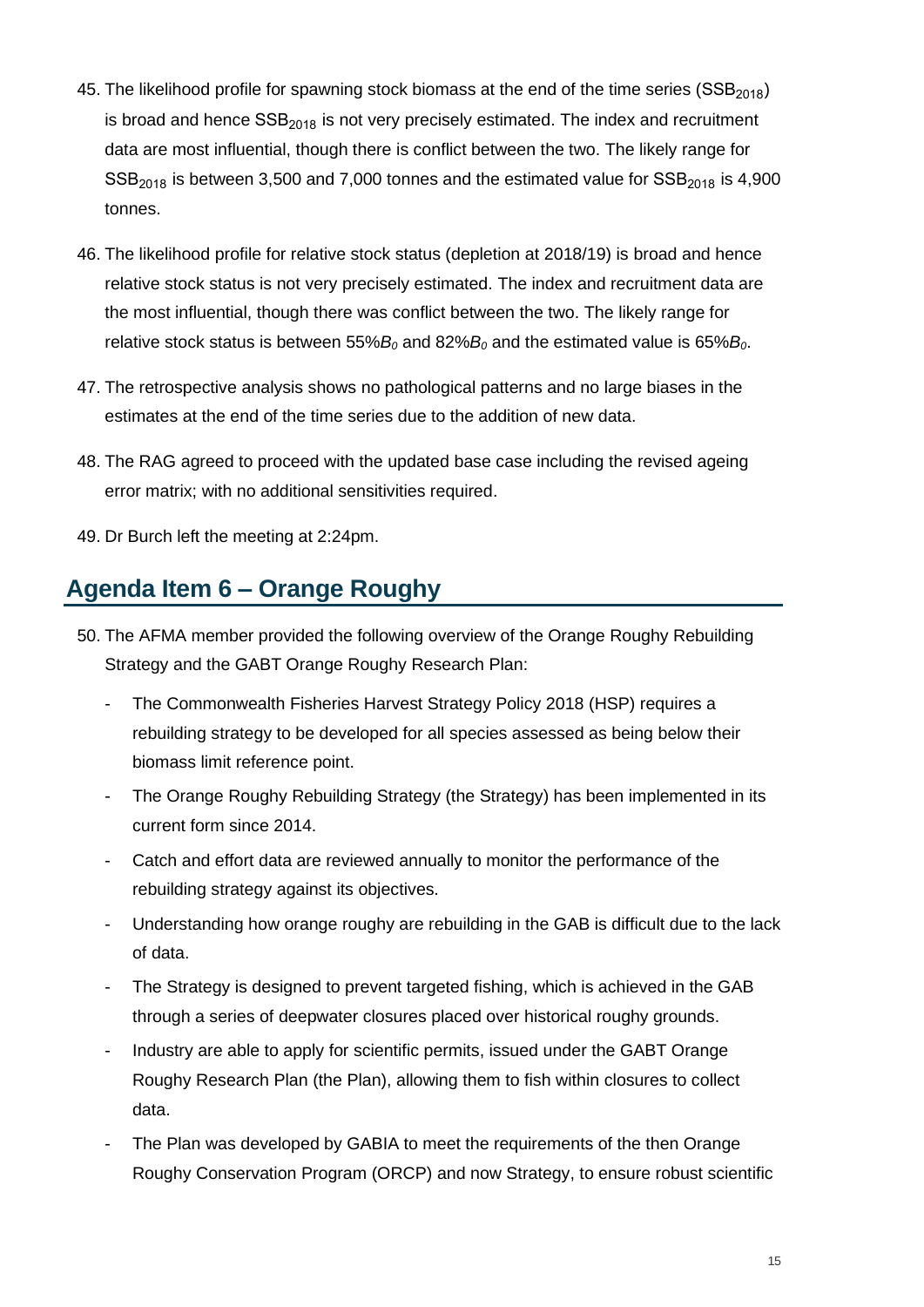information is collected to allow for an assessment of the status of the stocks; with the ultimate aim of determining sustainable harvest levels for commercial fishing.

## **6.1 Orange Roughy Rebuilding Strategy Review**

- 51. The RAG was asked to provide advice on the effectiveness of the Orange Roughy Stock Rebuilding Strategy 2014 (the Strategy) and to recommend amendments for consideration when drafting the Orange Roughy Stock Rebuilding Strategy 2020.
- 52. The RAG noted the following:
	- Industry maintain the decision to close the GAB to orange roughy fishing was not based on scientific evidence; it was based on the response to the depletion of orange roughy stocks in the east.
	- Industry believe that orange roughy in the GAB are a separate stock and should not have been managed in the same way as the east.
	- The GAB Orange Roughy Research Plan (the Plan) enabled operators to continue to fish for orange roughy under a scientific permit and a 200 t research allocation.
	- Under the Plan, fishing was undertaken between 2010 and 2012 with only 29 t of orange roughy caught in 2011. Surveys ceased after 2012, largely due to difficulties catching orange roughy.
	- GAB operators have experienced difficulty catching roughy as the skippers who possessed the knowledge and skillset are no longer in the fishery.
- 53. The RAG agreed the management arrangements outlined in the Strategy, particularly spatial closures and catch triggers, remain effective for the purpose of deterring targeting and promoting rebuilding.
- 54. The RAG noted that the eastern stock had rebuilt, and asked AFMA to consider the implications for other stocks managed under the rebuilding strategy.

## **6.2 GABT Orange Roughy Research Plan Review**

- 55. The RAG was asked to provide advice on the effectiveness of the GABT Orange Roughy Research Plan 2016-2020 (the Plan) and to recommend any amendments/additions to sampling design and data requirements to be considered when drafting the GABT Orange Roughy Research Plan 2020-24.
- 56. The St Helen's closure in the east was reopened based on scientific evidence; which included acoustic surveys and targeted fishing to demonstrate that the eastern stock had recovered. Similar data is not available in the GAB.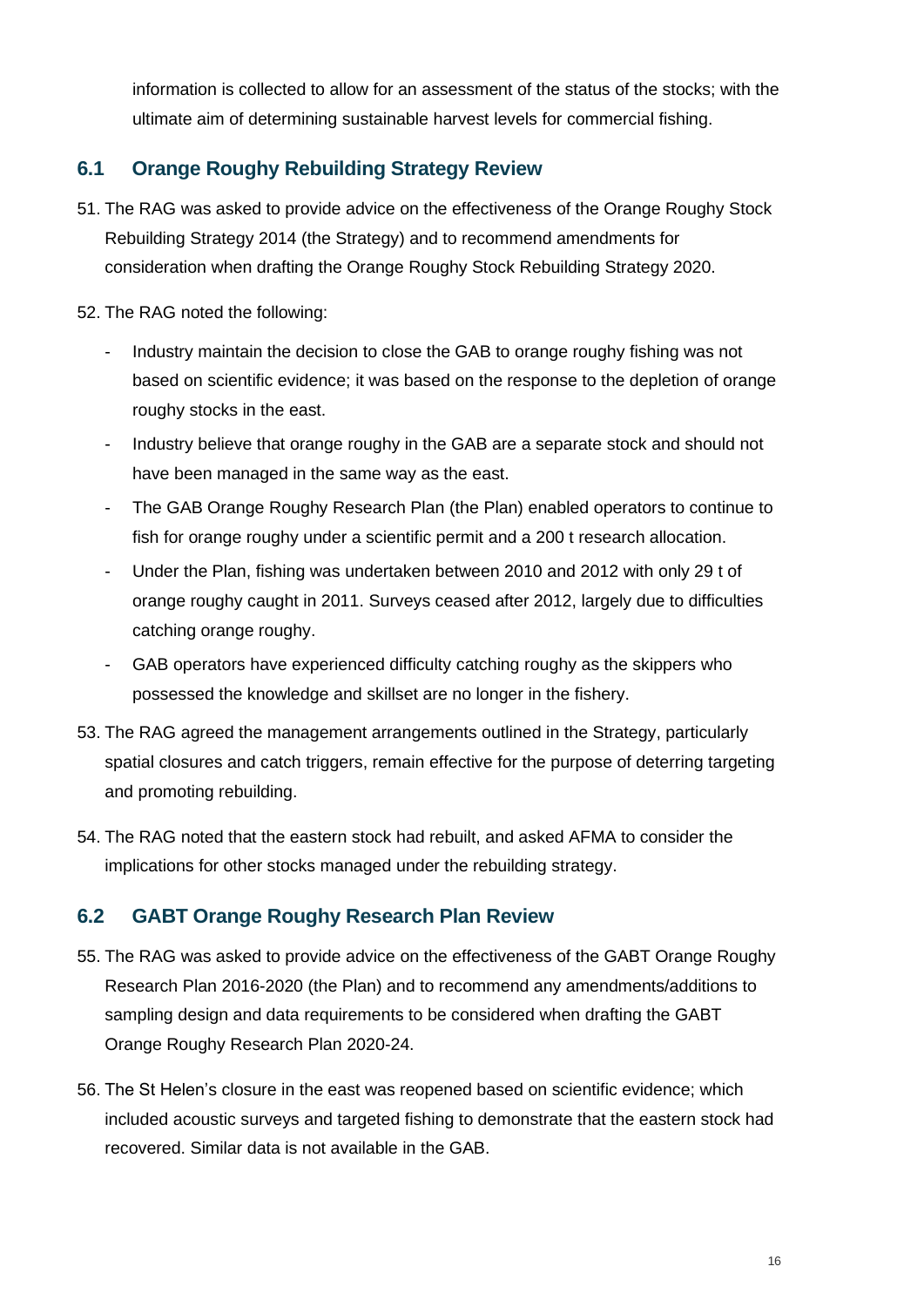57. Noting the recovery of orange roughy in the east, the RAG asked the AFMA member to provide advice on why closures are still required in the GAB, and whether they can be removed.

### **Action Item 11**

AFMA to investigate whether orange roughy closures in the GAB are still required. given what is known about recovery of the eastern stock.

### 58. The RAG noted the following:

- The current plan is considered by industry to be too restrictive and they are currently not undertaking orange roughy research trips due to the associated costs.
- Industry would like to opportunistically sound orange roughy grounds while market fishing, to detect aggregations and determine whether research trips would be economically viable.
- The Fisheries Management Act 1992 defines 'sounding' as fishing, which is why it is prohibited in closures. The Plan however allows for fishing (and sounding) to occur within closures under a scientific permit.
- Industry suggested the current 200 t research allocation, of which no more than 50 t can be taken in a single zone, is not enough incentive to undertake orange roughy trips.
- 59. GABIA presented an industry proposal to review the Plan to provide for:
	- access over a full year to encourage greater prospectivity
	- three management zones
		- a. Far West (Albany, Bremmer)
		- b. West (Humdinger, Magic Mountain, the Knob, United Nations)
		- c. East (Racetrack, Hamburger Hill, Kangaroo Island Hill)
	- research allocation of 200 tonnes per zone (600 tonnes total research allocation)
	- a sampling program for length, reproductive status, otolith microchemistry and DNA assessment be provided using crew based or port based sampling programs.
- 60. The following amendments to the Plan were proposed by the RAG:
	- Existing orange roughy research zones to remain in place
	- Shot information should be amended to include only those fields recorded in logbooks.
	- Crew to measure two bins of orange roughy per shot, with 1,000 lengths collected per zone.
	- Length measurements to be recorded for 10 per cent of the landed catch (up to 1,000) individuals per zone).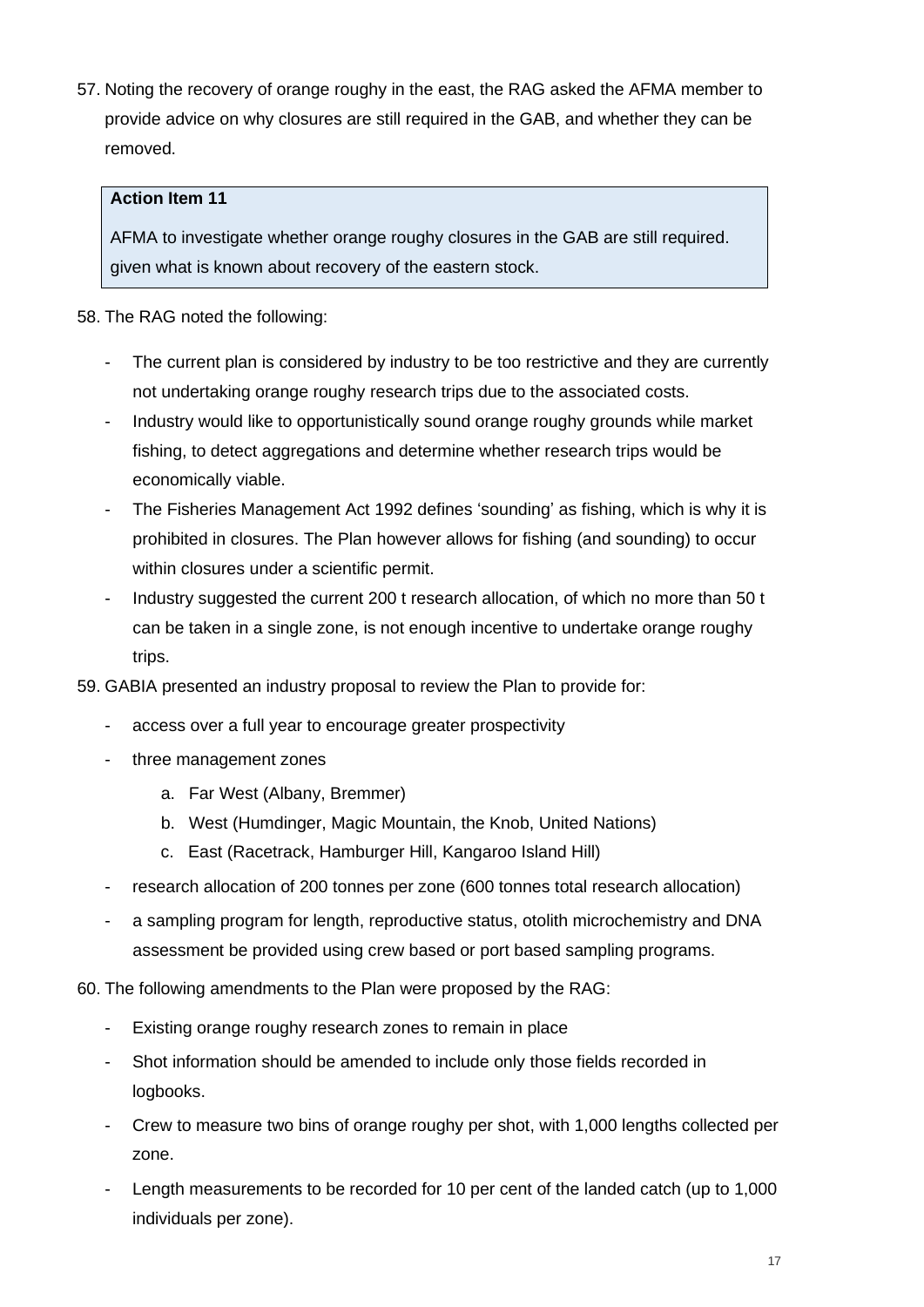- Otoliths to be collected from 5 per cent of the landed catch (up to 500 individuals per zone)
- Include fin-clip sampling for stock discrimination. Mr Moore advised the RAG of molecular work undertaken for gemfish stock discrimination by CSIRO in 2012.

### **Action Item 12**

Mr Moore provide a summary of the 2012 molecular work on gemfish stock structure conducted by CSIRO and circulate the paper to the RAG.

- All extractive biological samples (otoliths, gonad staging, fin clips) to be extracted from the same individuals.
- The bycatch section to be removed from the Plan. This is reported in logbooks and will be addressed in the Great Australian Bight Trawl Fishery Boat Operating Procedures Manual.
- Opportunistic acoustic surveys should be included in the Plan if operators' acoustic systems have the capacity to record and log information. An index of abundance could be derived from acoustic survey data.

### **Action Item 13**

Industry to investigate whether their multi-frequency acoustic systems have the capacity to record and log information.

- Removal of the 50 t catch limit per zone restriction.
- Maintain the 200 t research allocation.
- 61. Proposed amendments will be confirmed at GABRAG 2 and presented at GABMAC in December 2019.
- 62. The revised Plan will be presented at the SESSFRAG Chairs' meeting in early 2020.
- 63. The AFMA member will confirm whether the Plan also needs to be signed off by the Commission.

#### **Action Item 14**

AFMA to provide an overview of the approval process to finalise amendments to the GABT Orange Roughy Research Plan, including whether the final version needs to be signed off by the Commission.

## **Agenda Item 7 – Other Business**

- 64. The Chair asked members whether there was any other business.
- 65. The RAG noted there is planned oil exploration, including seismic surveys, scheduled in the Great Australian Bight for 2020.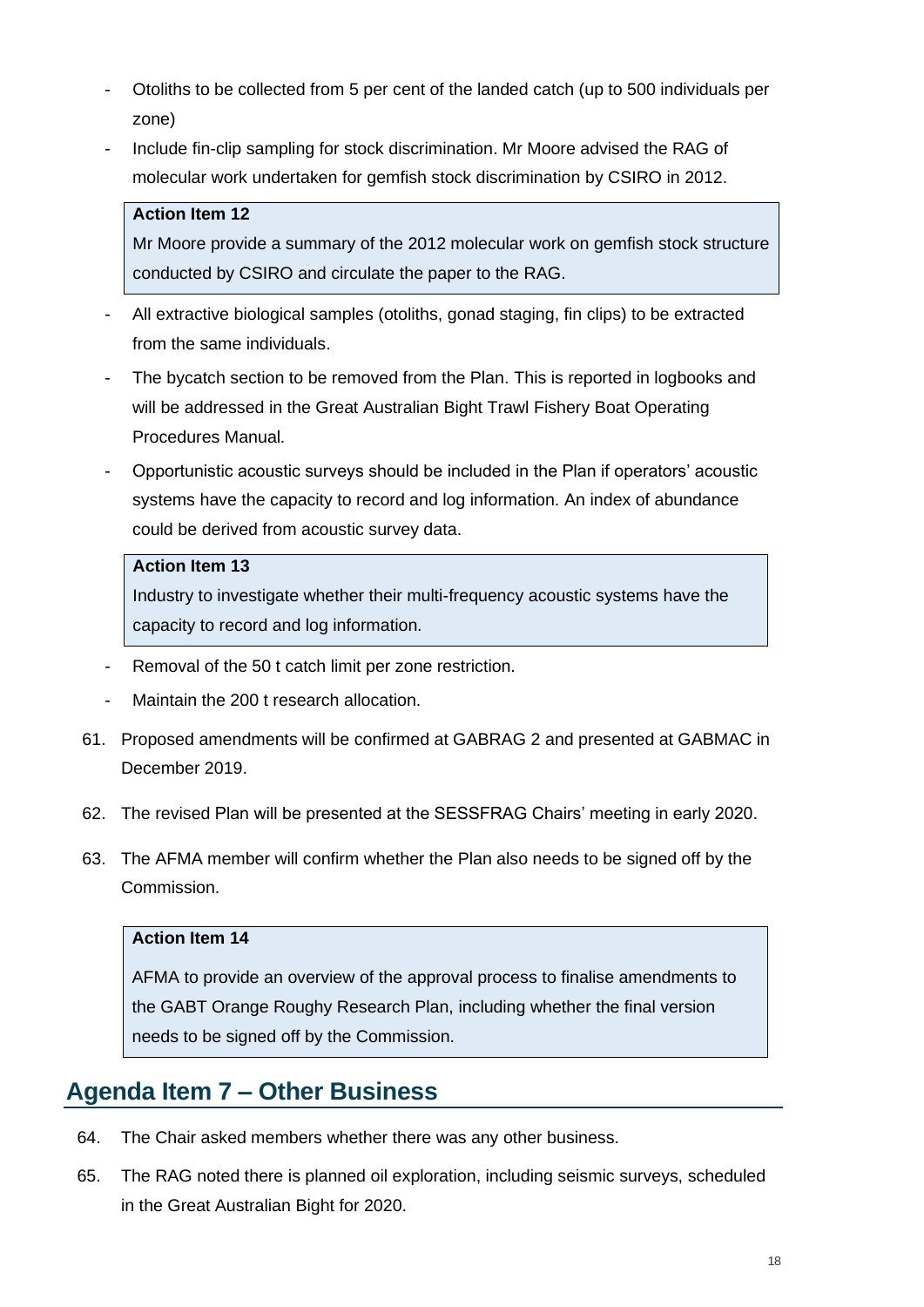- 66. Industry asked the RAG to help identify funding opportunities to market flathead in the GABT. The members agreed that it isn't the role of the RAG to identify funding opportunities.
- 67. The Economic Member suggested that the question of economic research priorities, if any (costs/benefits, potential markets, sustainability), could be considered at the next meeting.

## **Agenda Item 8 – Meeting Close**

- 68. The Chair noted that the next meeting, GABRAG 2, is scheduled for 12 December 2019.
- 69. The Chair thanked all attendees for their input into discussions.
- 70. The meeting was closed at 4:09pm.

**Signed (Chairperson):**

**Date: 31 Jan 2020**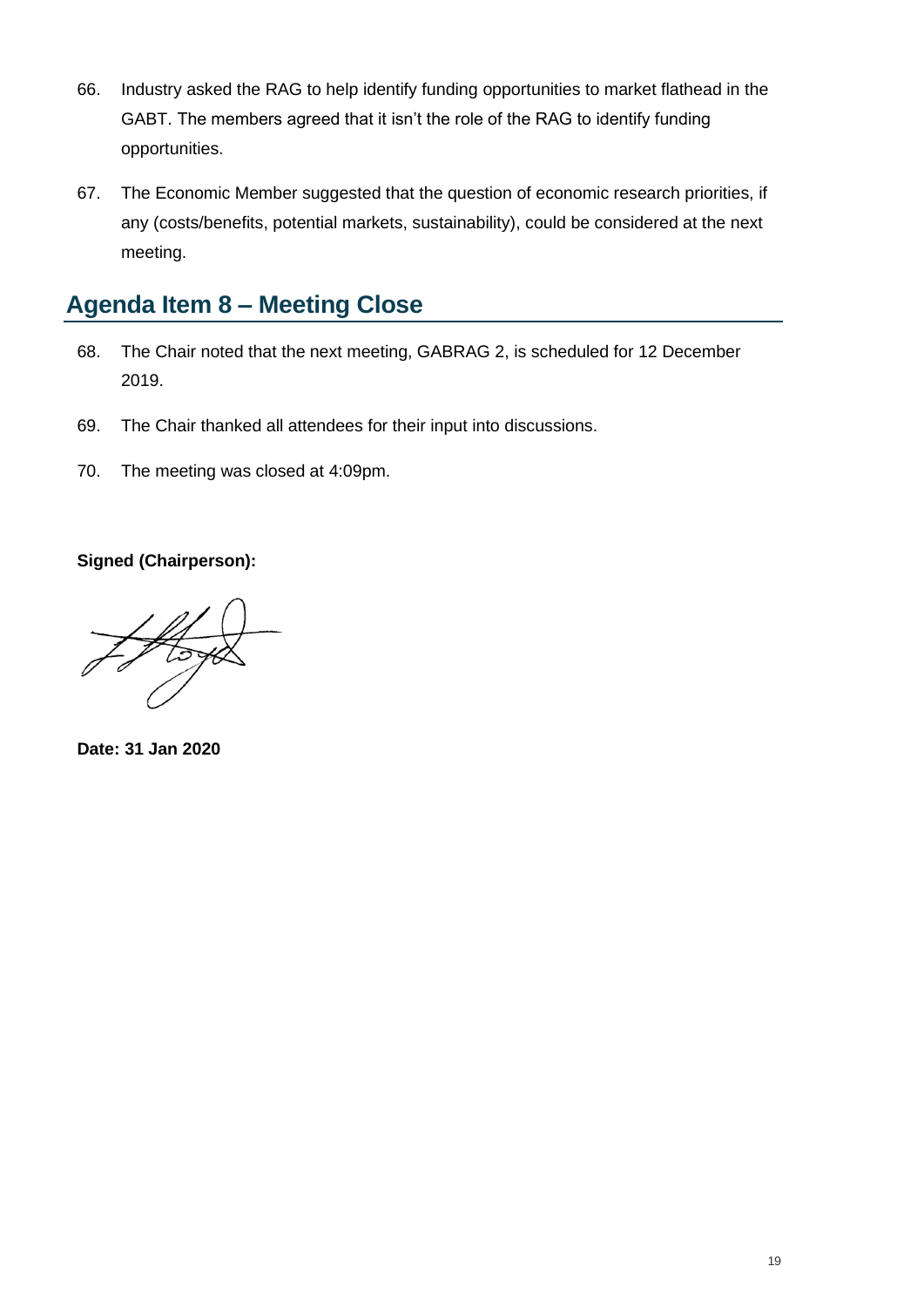### **Agenda**

Thursday 21 November 2019

Time (AEST): 08:30

CSIRO, Hobart - Cove Room

Chair: Mr Lance Lloyd

<span id="page-19-0"></span>

| <b>Members</b>    |                          |  |  |  |  |  |
|-------------------|--------------------------|--|--|--|--|--|
| <b>Name</b>       | <b>Membership</b>        |  |  |  |  |  |
| Mr Lance Lloyd    | Chair                    |  |  |  |  |  |
| Dr Ian Knuckey    | <b>Scientific Member</b> |  |  |  |  |  |
| Mr Anthony Moore  | Scientific Member        |  |  |  |  |  |
| Mr Neil MacDonald | <b>Industry Member</b>   |  |  |  |  |  |
| Mr Jim Raptis     | <b>Industry Member</b>   |  |  |  |  |  |
| Dr Robert Gale    | Economic Member          |  |  |  |  |  |
| Mr Daniel Corrie  | <b>AFMA Member</b>       |  |  |  |  |  |
| Ms Kehani Manson  | <b>Executive Officer</b> |  |  |  |  |  |
|                   | <b>Apologies</b>         |  |  |  |  |  |
| Ms Marcia Valente | <b>Industry Member</b>   |  |  |  |  |  |

| <b>Invited Participants</b> |                    |  |  |  |
|-----------------------------|--------------------|--|--|--|
| <b>Name</b>                 | <b>Affiliation</b> |  |  |  |
| Dr Jemery Day               | <b>CSIRO</b>       |  |  |  |
| Dr Geoff Tuck               | <b>CSIRO</b>       |  |  |  |
| Dr Paul Burch               | <b>CSIRO</b>       |  |  |  |
|                             | <b>Apologies</b>   |  |  |  |
| Dr Miriana Sporcic          | <b>CSIRO</b>       |  |  |  |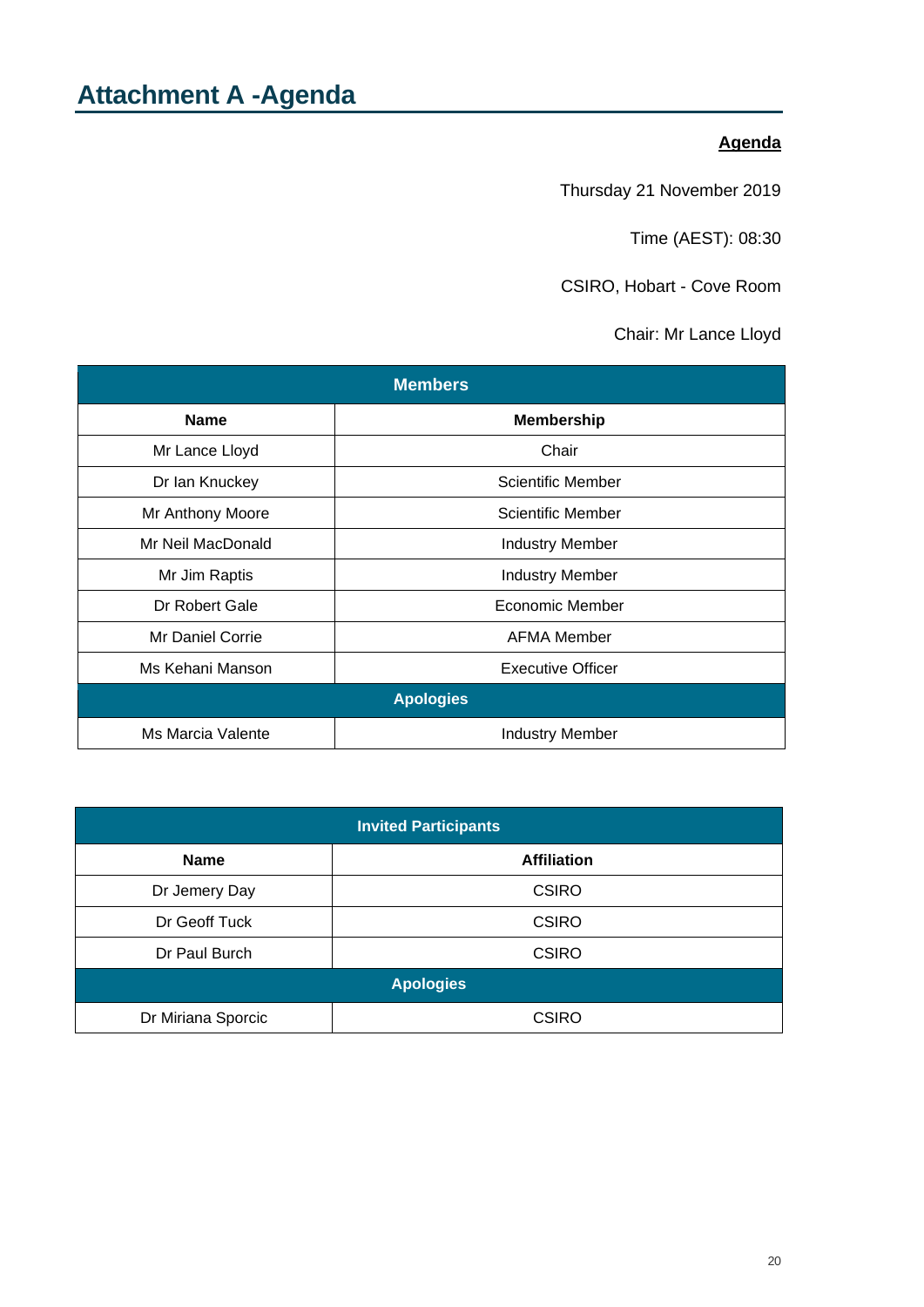| <b>Time</b>    | <b>Item</b>                                                                                                                                                          | <b>Lead presenter</b>                                   |
|----------------|----------------------------------------------------------------------------------------------------------------------------------------------------------------------|---------------------------------------------------------|
| 08:30          | 1. Preliminaries<br>1.1 Acknowledgement of country, introductions and apologies<br>1.2 Declarations of interest<br>1.3 Adoption of agenda<br>1.4 Action items review | Chair<br>$(45 \text{mins})$                             |
| 09:15          | <b>Management Items</b><br>2.<br>2.1 Manager's Update<br>2.2 Industry Update                                                                                         | Dan Corrie<br>Neil MacDonald<br>(15 minutes)            |
| 9:30           | <b>GAB Data</b><br>З.                                                                                                                                                | Paul Burch<br>(15 minutes)                              |
| 9:45           | <b>Tier 1 Flathead stock assessment</b><br>4.<br>• Preliminary 2019 assessment - base case presentation<br>Discussion<br>$\bullet$                                   | <b>Geoff Tuck</b><br>(1 hour)                           |
| 10:45          | <b>Morning Tea</b>                                                                                                                                                   |                                                         |
| 11:00          | Continued<br><b>Tier 1 Flathead stock assessment</b><br>4.<br>• Preliminary 2019 assessment - base case presentation<br>• Discussion                                 | <b>Geoff Tuck</b><br>(1 hour)                           |
| 12:00          | 5.<br>Tier 1 Bight Redfish stock assessment<br>Preliminary 2019 assessment - base case presentation<br><b>Discussion</b>                                             | Miriana Sporcic<br>(1 hour)                             |
| 13:00          | Lunch                                                                                                                                                                |                                                         |
| 13:30          | Continued<br>Tier 1 Bight Redfish stock assessment<br>5.<br>Preliminary 2019 assessment - base case presentation<br>Discussion                                       | Miriana Sporcic<br>(1 hour)                             |
| 14:30          | <b>Orange Roughy</b><br>6.<br><b>Rebuilding Strategy</b><br>1.<br>Research Plan<br>2.                                                                                | Dan Corrie and<br>Neil MacDonald<br>(1 hour)            |
| 15:30          | Afternoon Tea                                                                                                                                                        |                                                         |
| 15:45<br>16:30 | Continued<br><b>Orange Roughy</b><br>6.<br><b>Rebuilding Strategy</b><br>1.<br>Research Plan<br>2.<br><b>Adjourn</b>                                                 | Dan Corrie and<br>Neil MacDonald<br>$(45 \text{ mins})$ |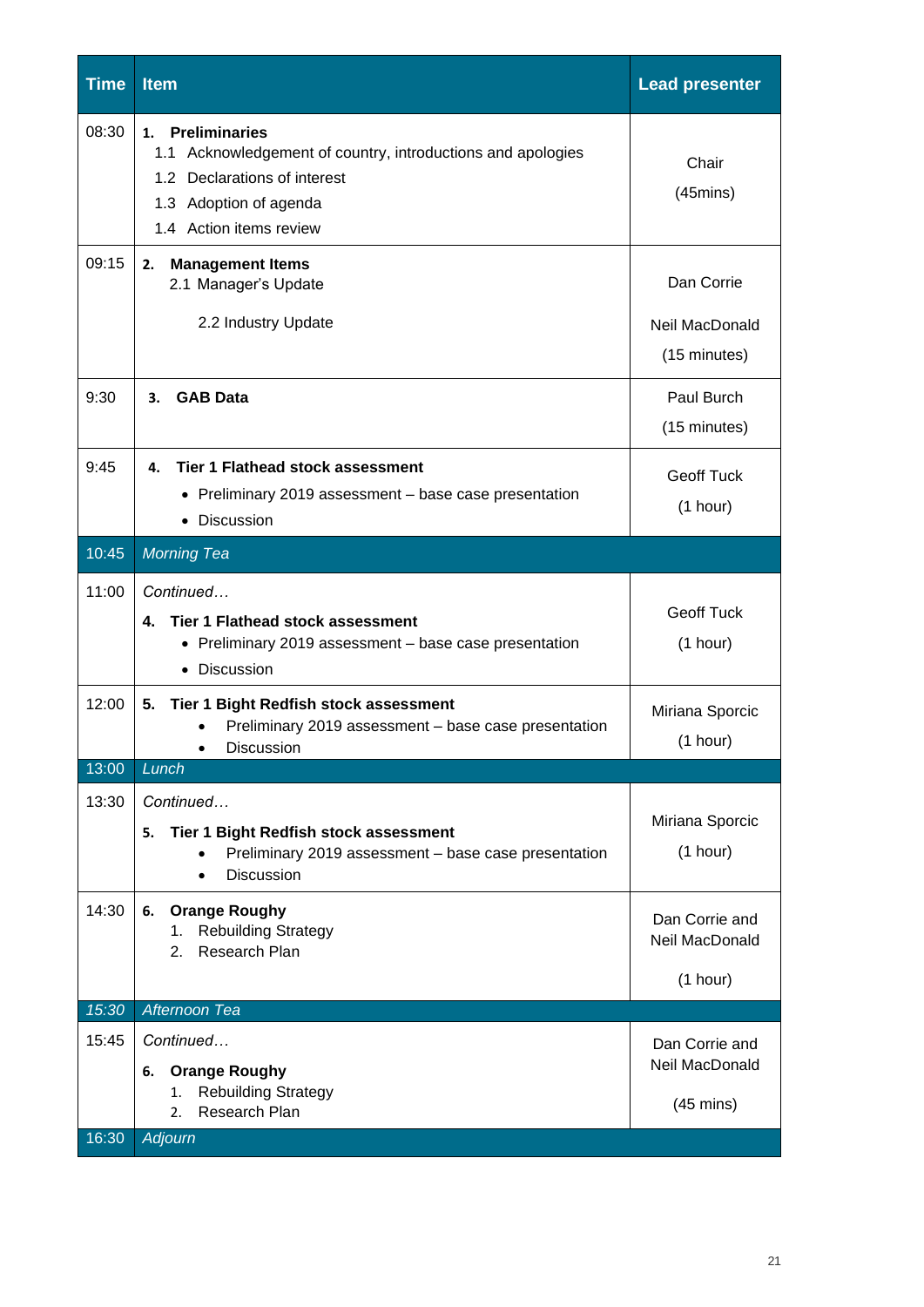# <span id="page-21-0"></span>**Attachment B – Declarations of Interest**

| <b>Member</b>  | <b>Declared Interest</b>                                                                                                                                                                                                                                                                                                                                                                                                                                                                                                                                                                                                                                                                                                                                                                                                                                                                                                                                                                                                                                                                                                                                                                                                                                                                                                                                                                                                                                                                                                                                                                                                                                                                                                                                                        |
|----------------|---------------------------------------------------------------------------------------------------------------------------------------------------------------------------------------------------------------------------------------------------------------------------------------------------------------------------------------------------------------------------------------------------------------------------------------------------------------------------------------------------------------------------------------------------------------------------------------------------------------------------------------------------------------------------------------------------------------------------------------------------------------------------------------------------------------------------------------------------------------------------------------------------------------------------------------------------------------------------------------------------------------------------------------------------------------------------------------------------------------------------------------------------------------------------------------------------------------------------------------------------------------------------------------------------------------------------------------------------------------------------------------------------------------------------------------------------------------------------------------------------------------------------------------------------------------------------------------------------------------------------------------------------------------------------------------------------------------------------------------------------------------------------------|
| Mr Lance Lloyd | <b>GABRAG Chair</b><br>$\bullet$<br>Member of GABMAC and SESSFRAG<br>$\bullet$<br>Board Member, AwF - Aquaculture without Frontiers<br>$\bullet$<br>(Australia)<br>Director - Lloyd Environment Pty Ltd.<br>$\bullet$<br>Research Fellow - Federation University Australia<br>No pecuniary interest                                                                                                                                                                                                                                                                                                                                                                                                                                                                                                                                                                                                                                                                                                                                                                                                                                                                                                                                                                                                                                                                                                                                                                                                                                                                                                                                                                                                                                                                             |
| Dr Ian Knuckey | <b>Positions:</b><br>Director - Fishwell Consulting Pty Ltd<br>Director - Olrac Australia (Electronic logbooks)<br>$\bullet$<br>Deputy Chair - Victorian Marine and Coastal Council<br>$\bullet$<br>Chair / Director - Australian Seafood Co-products & ASCo<br>$\bullet$<br>Fertilisers (seafood waste)<br>Chair - Northern Prawn Fishery RAG<br>$\bullet$<br>Chair - Tropical Rock Lobster RAG<br>$\bullet$<br>Chair - Victorian Rock Lobster and Giant Crab Assessment<br>$\bullet$<br>Group<br>Chair of the Central Zone Abalone Resource Advisory<br>$\bullet$<br>Group<br>Scientific Member - Northern Prawn Management Advisory<br>Committee<br>Scientific Member - SESSF Shark RAG<br>Scientific Member - Great Australian Bight RAG<br>$\bullet$<br>Scientific Member - Gulf of St Vincent's Prawn Fishery<br><b>Management Advisory Committee</b><br>Scientific participant - SEMAC, SERAG<br><b>Current projects:</b><br>AFMA 2018/08 - Bass Strait Scallop Fishery Survey - 2018<br>and 2019<br>FRDC 2017/069 - Indigenous Capacity Building<br>FRDC 2017/122 - Review of fishery resource access and<br>$\bullet$<br>allocation arrangements<br>FRDC 2016/146 - Understanding declining indicators in the<br>٠<br><b>SESSF</b><br>FRDC 2016/116 - 5-year RD&E Plan for NT fisheries and<br>٠<br>aquaculture<br>AFMA 2017/0807 - Great Australian Bight Trawl Survey -<br>٠<br>2018<br><b>Traffic Project - Shark Product Traceability</b><br>٠<br>FRDC 2018/077 - Implementation Workshop re declining<br>$\bullet$<br>indicators in the SESSF<br>FRDC 2018/021 - Development and evaluation of SESSF<br>multi-species harvest strategies<br>AFMA 2017/0803 - Analysis of Shark Fishery E-Monitoring<br>data<br>AFMA 2016/0809 - Improved targeting of arrow squid |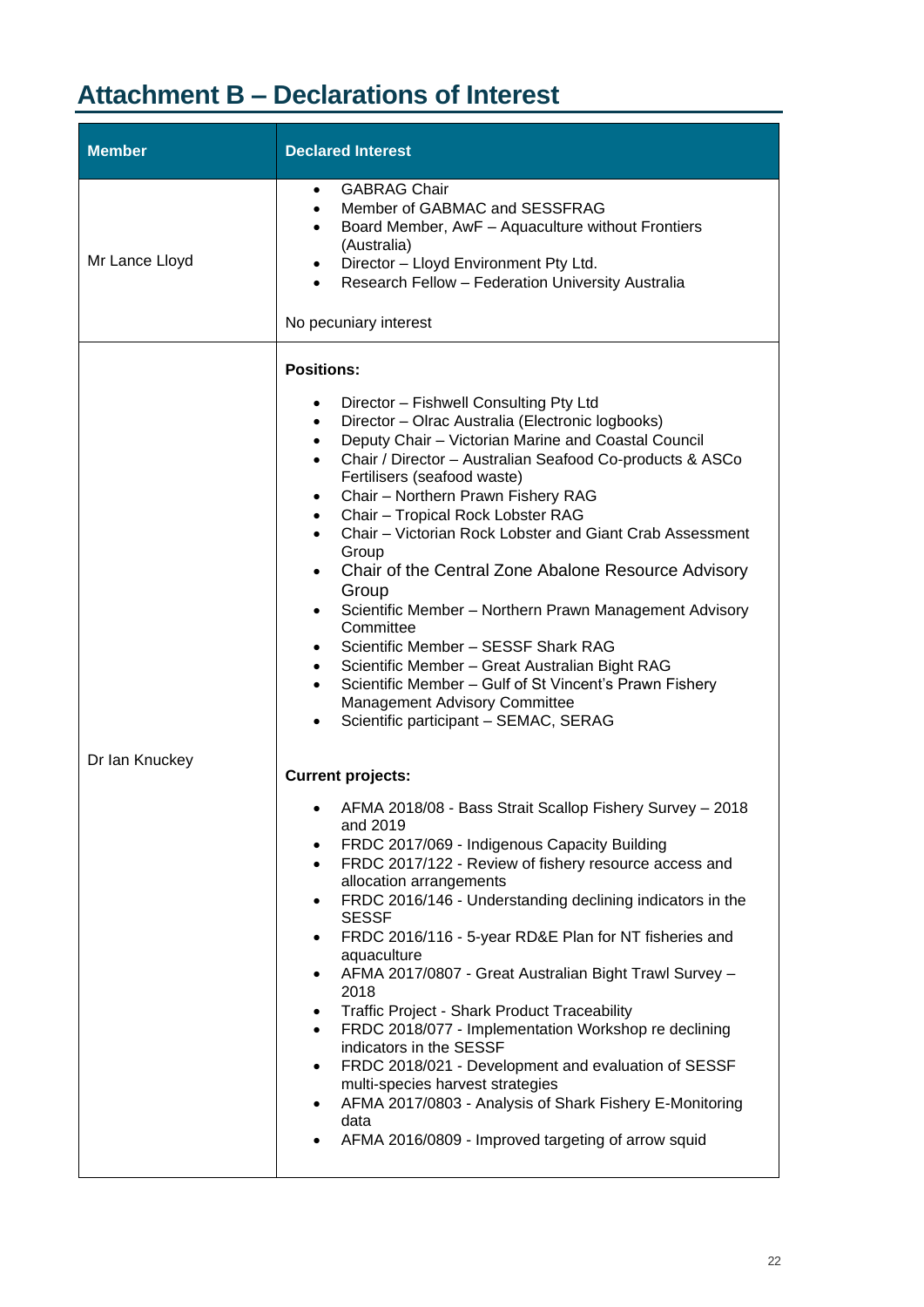| Mr Andy Moore     | <b>GABRAG Scientific Member</b><br>$\bullet$<br>Employed by ABARES - interest in sources of funding for<br>$\bullet$<br>research purposes, involved in the Gemfish stock structure<br>project and the Western gemfish Tier 1 assessment; running<br>the national recreational fishing survey and the national<br>survey of SBT recreational catch<br>Senior Research Fellow - University of Queensland<br>No personal pecuniary interest                                                                                                                                                                                                                                |
|-------------------|-------------------------------------------------------------------------------------------------------------------------------------------------------------------------------------------------------------------------------------------------------------------------------------------------------------------------------------------------------------------------------------------------------------------------------------------------------------------------------------------------------------------------------------------------------------------------------------------------------------------------------------------------------------------------|
| Mr Neil MacDonald | Director NMAC (SA) P/L<br>$\bullet$<br>Executive Officer of the Great Australian Bight Industry<br>٠<br>Association (GABIA)<br>Executive Officer of Surveyed Charter Boat Owners and<br>$\bullet$<br><b>Operators Association South Australia</b><br>Executive Officer Southern Fishermen's Association<br>$\bullet$<br>Executive Officer of Saint Vincent Gulf Prawn Boat Owner's<br>Association<br><b>Executive Officer of Marine Scale Net Fishers Association</b><br>$\bullet$<br>Committee support services South Australian Rock Lobster<br>Management Advisory Committee & Research Sub-<br>Committee<br>Chair - CGG Gippsland MSS Scientific Advisory Committee |
| Mr Jim Raptis     | <b>GABRAG Industry Member</b><br>$\bullet$<br>Operates two boats in the GABT Fishery and owns four GAB<br>SFRs as well as quota in the Southern and Eastern Scalefish<br>and Shark Fishery                                                                                                                                                                                                                                                                                                                                                                                                                                                                              |
| Dr Robert Gale    | Director - Next Level Sustainability<br>$\bullet$<br>Environment Institute of Australian and New Zealand (paid<br>$\bullet$<br>membership)<br>Committee for Waste Reduction (Cairns) (paid membership)<br>$\bullet$<br>Adjunct Professor - James Cook University<br>$\bullet$<br>Independent reviewer of the 2018 SA State of the<br>$\bullet$<br>Environment Report for the SA Environmental Protection<br>Authority                                                                                                                                                                                                                                                   |
| Mr Daniel Corrie  | Employed by AFMA. Manager of Southern Trawl, Scallop and Squid<br>Fisheries. No pecuniary or other interest in the SESSF.                                                                                                                                                                                                                                                                                                                                                                                                                                                                                                                                               |
| Ms Kehani Manson  | Employed by AFMA. Executive Officer of GABRAG. No interest,<br>pecuniary or otherwise.                                                                                                                                                                                                                                                                                                                                                                                                                                                                                                                                                                                  |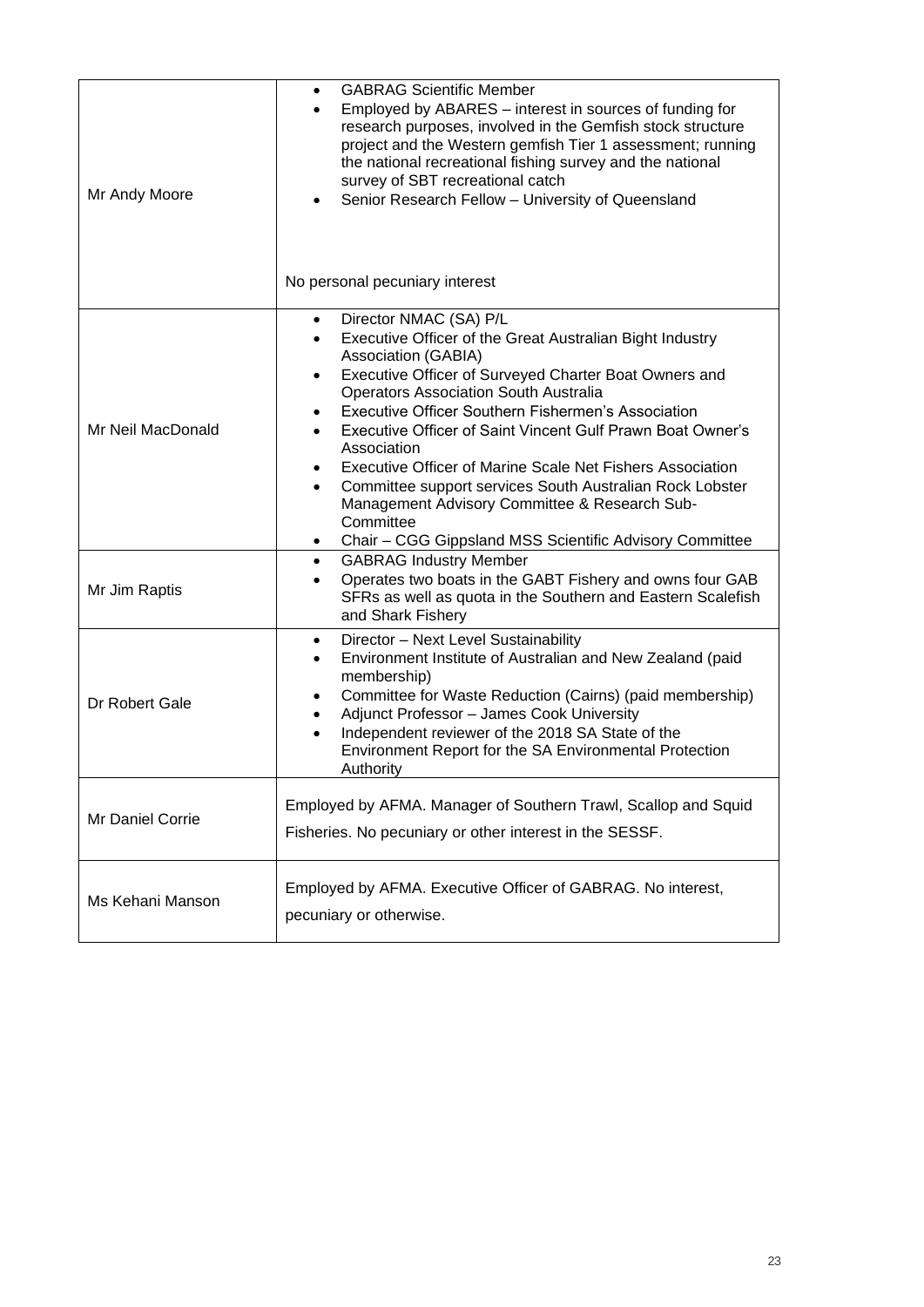

# **Attachment C – List of all GABRAG items (updated)**

|  | Complete/Redundant | <b>Underway</b> | Yet to start | <b>• Need SESSFRAG advice</b> |  |
|--|--------------------|-----------------|--------------|-------------------------------|--|
|--|--------------------|-----------------|--------------|-------------------------------|--|

#### **Table 1 Action item summary**

<span id="page-23-0"></span>

| <b>Meeting &amp;</b><br>agenda<br><b>item</b><br><b>reference</b> | No.            | <b>Action Item</b>                                                                                                                               | <b>Agency/Person</b><br><b>Responsible</b> | <b>Timeframe</b>                              | <b>Progress</b>                                                                                                                                                                                     |
|-------------------------------------------------------------------|----------------|--------------------------------------------------------------------------------------------------------------------------------------------------|--------------------------------------------|-----------------------------------------------|-----------------------------------------------------------------------------------------------------------------------------------------------------------------------------------------------------|
| $1.4/$ Nov<br>2016                                                |                | AFMA and Dr Knuckey to transfer Orange<br>Roughy otoliths from 2006 onwards from<br><b>Fishwell to Fish Ageing Services</b>                      | AFMA and Dr<br>Knuckey                     |                                               | All otoliths have been transferred, stored and will be<br>aged as required.                                                                                                                         |
| 4/ Dec<br>2016                                                    | $\overline{4}$ | Investigate the proportion of Western Gemfish<br>discarded as whole shots to inform the CPUE<br>standardization.                                 | AFMA/CSIRO                                 | Before 2017<br><b>CPUE</b><br>Standardization | Western gemfish Tier 4 is now being considered by<br>SERAG (2019). Dr Sporcic has advised that as<br>discards are accounted for in the Tier 4 assessment,<br>this no longer needs to be considered. |
| 4/ Dec<br>2016                                                    | 6              | AFMA and GABIA to review GABTF<br>development strategy species triggers for<br>Western Gemfish in the SESSF Harvest<br><b>Strategy Framework</b> | AFMA/GABIA                                 | Prior to<br>2017/18<br>season                 | Triggers are revised and available in the back of the<br><b>SESSF Harvest Strategy</b>                                                                                                              |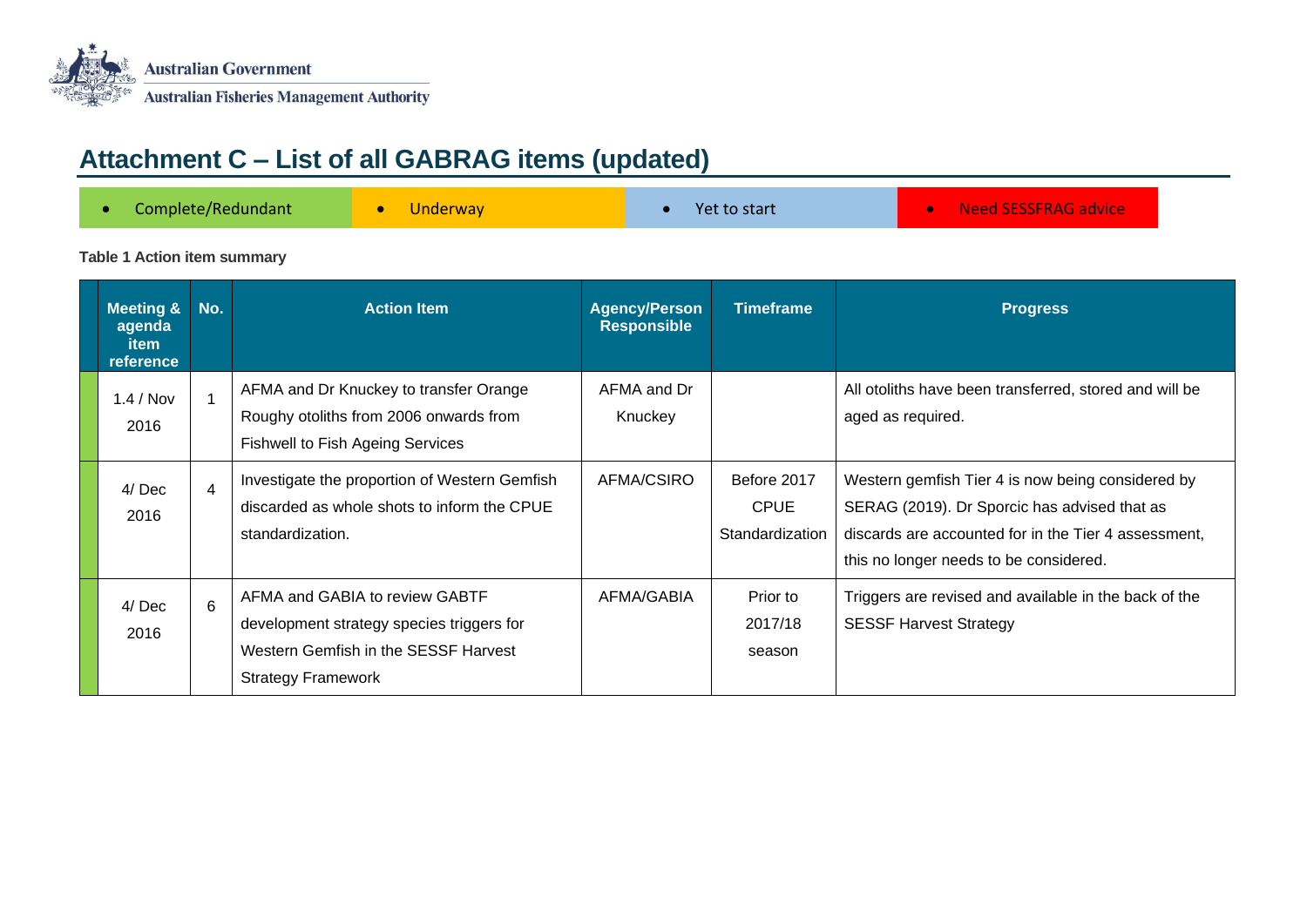| Agenda<br><b>Item</b> | No.            | <b>Action Item</b>                                                                                                                                                                                                                                         | <b>Agency/Person</b><br><b>Responsible</b> | <b>Timeframe</b>          | <b>Progress</b>                                                                                                                                                                                                                                               |
|-----------------------|----------------|------------------------------------------------------------------------------------------------------------------------------------------------------------------------------------------------------------------------------------------------------------|--------------------------------------------|---------------------------|---------------------------------------------------------------------------------------------------------------------------------------------------------------------------------------------------------------------------------------------------------------|
| 3.1/Aug 2017          | $\overline{2}$ | Dr Knuckey to review the logbook data for consistency<br>in discard reporting since the implementation of e-logs<br>and discard grouping changes.                                                                                                          | lan Knuckey<br>(Fishwell<br>Consulting)    | As soon as<br>practicable | Overview of non-quota species discard<br>reporting will be reported annually as part of<br>the CSIRO Data Services Contract and<br>presented at the SESSFRAG data meeting<br>each year.                                                                       |
| 1.4/Nov 2017          | $\mathbf{1}$   | Follow up on alternative options to Fish Ageing<br>Services for storage of Orange Roughy otoliths from<br>2006 onwards so that transfer from Fishwell can occur                                                                                            | Christian Pyke                             | As soon as<br>practicable | Redundant - refer to above (1.4/ Nov 2016<br>Item1)                                                                                                                                                                                                           |
| 1.4/ Nov 2017         | $\overline{2}$ | If still archived, check original data sheets for 2014-15<br>crew collected data for Deepwater Flathead to see if<br>the data contains a combination of Flathead and<br>Redfish.                                                                           | <b>AFMA</b>                                | As soon as<br>practicable | No redfish records.                                                                                                                                                                                                                                           |
| 1.4/ Nov 2017         | 3              | Follow up August 2017 action item 6 with Matt<br>Koopman when arrives at meeting: OLRAC to provide<br>some instructional screengrabs to provide GAB<br>skippers on how to complete e-logs with the new<br>discard report changes.                          | <b>GABRAG</b>                              | 21 Nov<br>2017            | Link to online tutorials provided to the RAG.<br>Need to be provided to GAB Skippers. (From<br>previous meeting)<br>GAB operators are reporting correctly using<br>the discard groups.<br>RAG marked this action item as complete and<br>agreed to remove it. |
| 4/ Nov 2017           | 8              | AFMA and Dr Haddon to develop a research project<br>outline for age frequency sampling project to evaluate<br>the uncertainty in stock assessments caused by<br>reducing the frequency of age sampling for Deepwater<br>Flathead and circulate to the RAG. | AFMA and<br>Malcolm Haddon                 | As soon as<br>practicable | Consider running sensitivities to current<br>assessment at GABRAG 2 (Dec 2019) or<br>Consider at GABRAG 2 under research<br>priorities.<br>The RAG agreed to remove this action item<br>and replace it with 1.4/ Nov 2019 (1).                                |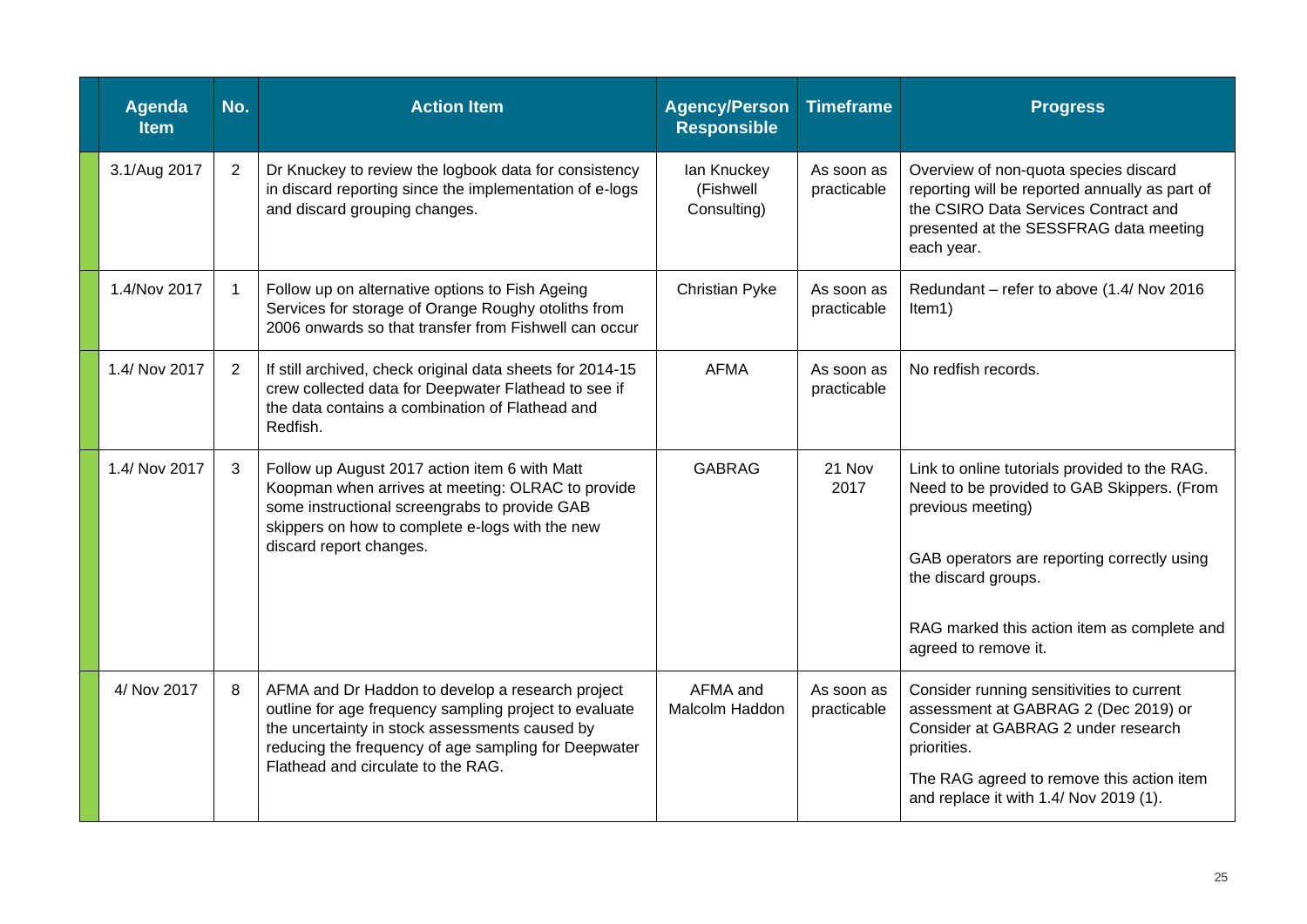| 4/ Nov 2017          | 14             | Prof Tisdell to work with AFMA and provide guidance<br>on cost/benefit analysis for the Bycatch Research and<br>Development Plan when developing the full project<br>proposal.                                                                                  | AFMA and John<br><b>Tisdell</b> | As soon as<br>practicable                       | This will be discussed at GABRAG 2 (Dec<br>2019) under the research action item.                                                                                                                                                                                     |
|----------------------|----------------|-----------------------------------------------------------------------------------------------------------------------------------------------------------------------------------------------------------------------------------------------------------------|---------------------------------|-------------------------------------------------|----------------------------------------------------------------------------------------------------------------------------------------------------------------------------------------------------------------------------------------------------------------------|
| 5/ Nov 2017          | 16             | Investigate what Orange Roughy otoliths (number and<br>location per year) have been collected for<br>Albany/Esperance zone and determine the cost of<br>ageing additional otoliths.                                                                             | AFMA and<br><b>GABIA</b>        | As soon as<br>practicable                       | Kyne has provided an updated summary.                                                                                                                                                                                                                                |
| $2.1/$ June<br>2018  | $\mathbf{1}$   | GABIA and AFMA to work together to locate the results<br>of the dogfish hook survey mentioned in the GABIA<br>submission and circulate to the RAG. Also to ensure<br>that the data is made available to the committee<br>conducting the review of the Strategy. | AFMA and<br><b>GABIA</b>        | As soon as<br>practicable                       | Refer to Appendix A<br>FRDC Report 2009-024 is provided in<br>GovTeams                                                                                                                                                                                               |
| 3.1/June<br>2018     | 3              | GABMAC and SEMAC to consider advice regarding<br>delineation of Eastern and Western Gemfish stocks<br>between zone 40 and 50 prior to the 2019 assessment.                                                                                                      | <b>AFMA</b>                     | ASAP, but<br>prior to the<br>2019<br>assessment | Stock structure presentation provided to<br>SERAG 1 2019 and advice provided to<br>assess zone 50 in the Tier 4. Presentation to<br>be presented at GABRAG 2 2019.                                                                                                   |
| 1.4/December<br>2018 |                | Dr Knuckey to provide Professor Tisdell with relevant<br>bycatch paper that includes economic content of<br>interest                                                                                                                                            | Dr Ian Knuckey                  | As soon as<br>practicable                       | Will be attached to research agenda item at<br>GABRAG 2 (Dec 2019).                                                                                                                                                                                                  |
| 1.4/December<br>2018 | $\overline{2}$ | AFMA to provide industry with a paper that outlines the<br>requirements that must be met in order for an orange<br>roughy closure to reopen to fishing in the GAB                                                                                               | <b>AFMA</b>                     | As soon as<br>practicable                       | AFMA/GABIA meeting in Port Lincoln,<br>discussed the need to pursue the Orange<br>Roughy Research Plan and demonstrate the<br>rebuilding of orange roughy.<br>This will also be considered at GABRAG 1<br>2019 as part of the orange roughy research<br>plan review. |
| 3/December<br>2018   | 3              | AFMA member to raise industry's recommendations for<br>an increase in boat hire cost with AFMA staff                                                                                                                                                            | <b>AFMA</b>                     | As soon as<br>practicable                       | Noted and will be considered when setting the<br>research budget for 2020-2021.                                                                                                                                                                                      |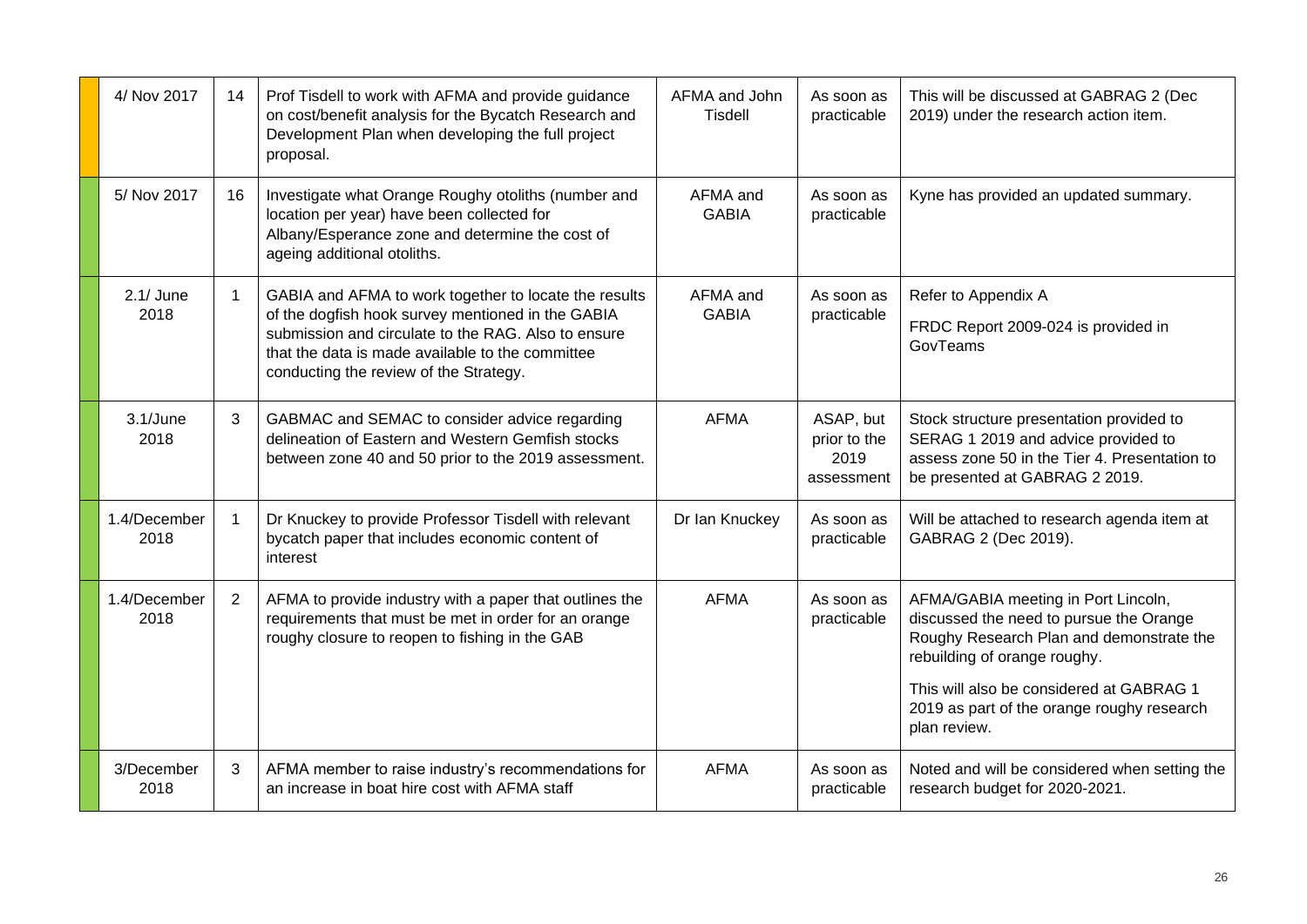|                    |                | responsible for setting the 2019-20 Financial Year<br>budget                                                                                                                                                      |                            |                           |                                                                                                                                                                                                                                                                                                                                                                                                                                                                                                                                                                                                                                  |
|--------------------|----------------|-------------------------------------------------------------------------------------------------------------------------------------------------------------------------------------------------------------------|----------------------------|---------------------------|----------------------------------------------------------------------------------------------------------------------------------------------------------------------------------------------------------------------------------------------------------------------------------------------------------------------------------------------------------------------------------------------------------------------------------------------------------------------------------------------------------------------------------------------------------------------------------------------------------------------------------|
| 4/December<br>2018 | $\overline{4}$ | Dr Ian Knuckey to check the catch of Bight redfish<br>recorded in logbooks for 2016 to confirm the accuracy<br>of the large catch reported at 190m in the GABT FIS<br>Report                                      | Dr Ian Knuckey             | As soon as<br>practicable | The depth was recorded in logbooks, not as<br>part of the FIS.<br>It is suspected that the skipper recorded<br>depth at 100 fathoms (not meters), which<br>equals 183m. It is unclear what impact this<br>will have on the assessment.<br>GABRAG agreed to remove this item and<br>replace it with 1.4/Nov 2019 (3).                                                                                                                                                                                                                                                                                                             |
| 5/December<br>2018 | 5              | AFMA and Dr Knuckey to communicate with FAS about<br>the use of FIS/commercial collected otoliths for use in<br>the 2018-19 assessment to ensure it is representative<br>of length-frequencies.                   | AFMA and Dr Ian<br>Knuckey | As soon as<br>practicable | Otoliths collected under either program (ISMP<br>or FIS) are independent of one another and<br>their 'usefulness' depends on how<br>representative the sample was from which<br>they were obtained.<br>Generally, all otoliths are aged and available<br>for the assessment.<br>FIS collected otoliths are only used if the<br>otoliths collected through the ISMP program<br>fall short or result in patchy sampling. They<br>are not relied upon, as FIS samples are<br>collected from one location, at one particular<br>time of year; and as such are not a<br>representative sample.<br>The RAG agreed to remove this item. |
| 6/December<br>2018 | 6              | AFMA to enquire about the absence of 2017 length<br>data in the 2017 Draft Data Summary ISMP, Port and<br>GAB Industry length frequency graphs for both bight<br>redfish (page 232 of Data Summary) and deepwater | <b>AFMA</b>                | As soon as<br>practicable | CSIRO provided an updated version of the<br>Data Summary which includes the 2017 and<br>2018 data (Attachment A)                                                                                                                                                                                                                                                                                                                                                                                                                                                                                                                 |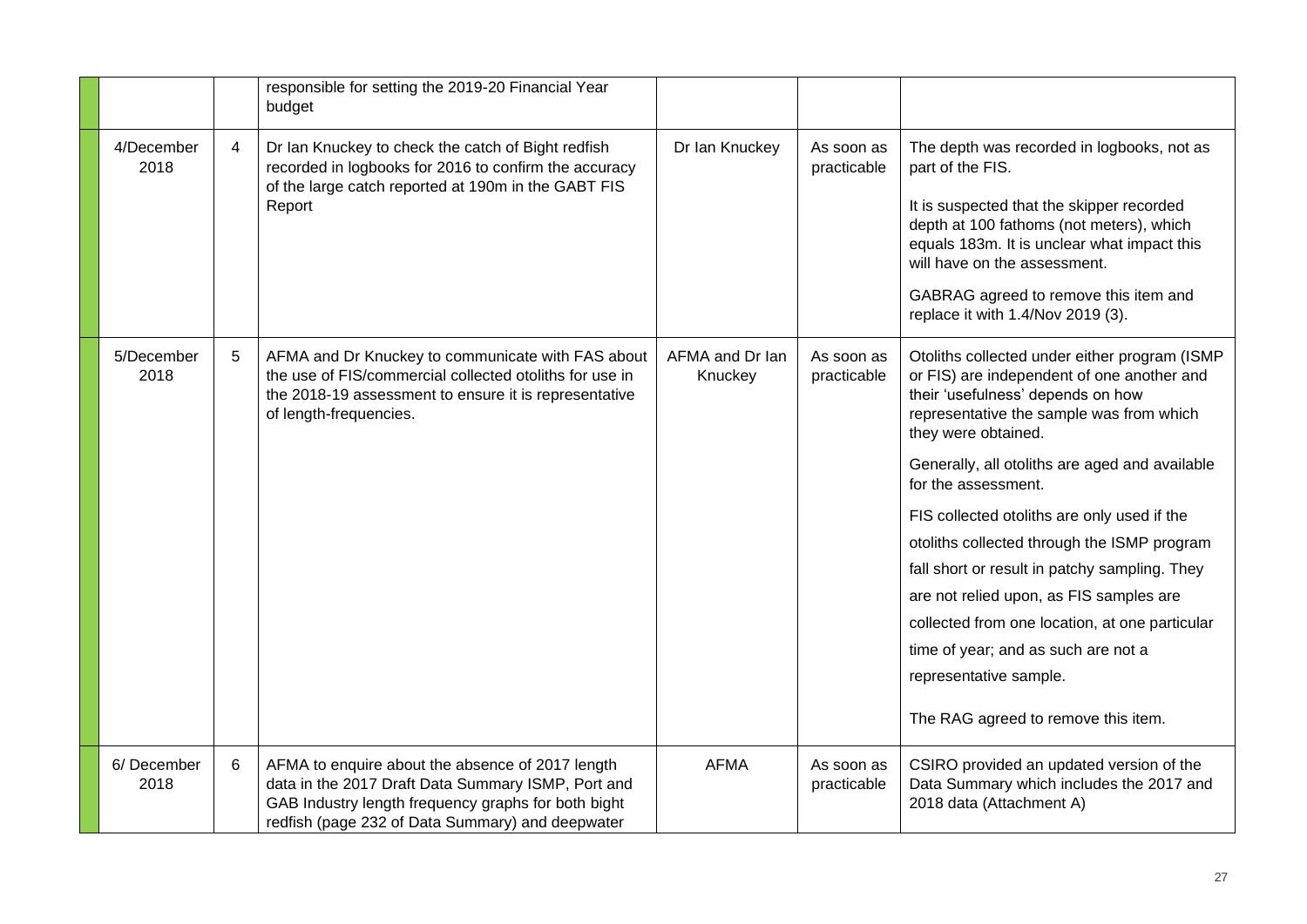|                    |                | flathead (page 239 of Data Summary). Investigate<br>whether 'length frequencies' and ISMP Onboard' data<br>have been labelled incorrectly on the above graphs.                                 |                          |                           |                                                                                                                                                                                                                                                                                                                                                                                                         |
|--------------------|----------------|------------------------------------------------------------------------------------------------------------------------------------------------------------------------------------------------|--------------------------|---------------------------|---------------------------------------------------------------------------------------------------------------------------------------------------------------------------------------------------------------------------------------------------------------------------------------------------------------------------------------------------------------------------------------------------------|
| 6/December<br>2018 | $\overline{7}$ | AFMA to check the discrepancy between landed catch<br>reported in the Data Summary vs that reported within<br>the Catch and Discard Report for deepwater flathead.                             | <b>AFMA</b>              | As soon as<br>practicable | The data summary report is by calendar year<br>(at the request of SESSFRAG) and the Catch<br>and Discard Report is by financial year.                                                                                                                                                                                                                                                                   |
| 8/December<br>2018 | 8              | AFMA to investigate the feasibility of issuing 12 month<br>scientific permits. If this is not possible, are two six<br>month scientific permits issued to the same applicant a<br>possibility? | <b>AFMA</b>              | As soon as<br>practicable | GABRAG agreed to issuing 6 monthly permits<br>under the Orange Roughy Research Program                                                                                                                                                                                                                                                                                                                  |
| 8/December<br>2018 | 9              | AFMA and GABIA to investigate the possibility of using<br>a non-AFMA observer. Observers would need to<br>possess relevant credentials to undertake the same<br>sampling as AFMA observers.    | AFMA and<br><b>GABIA</b> | As soon as<br>practicable | AFMA observers are only required on one trip<br>during the year where ISMP days are<br>budgeted, to verify crew collected data.<br>Crew based data collection has been<br>supported, provided the relevant training is<br>provided.<br>The RAG agreed that efficiencies have been<br>introduced to address cost concerns<br>associated with onboard observers and<br>agreed to remove this action item. |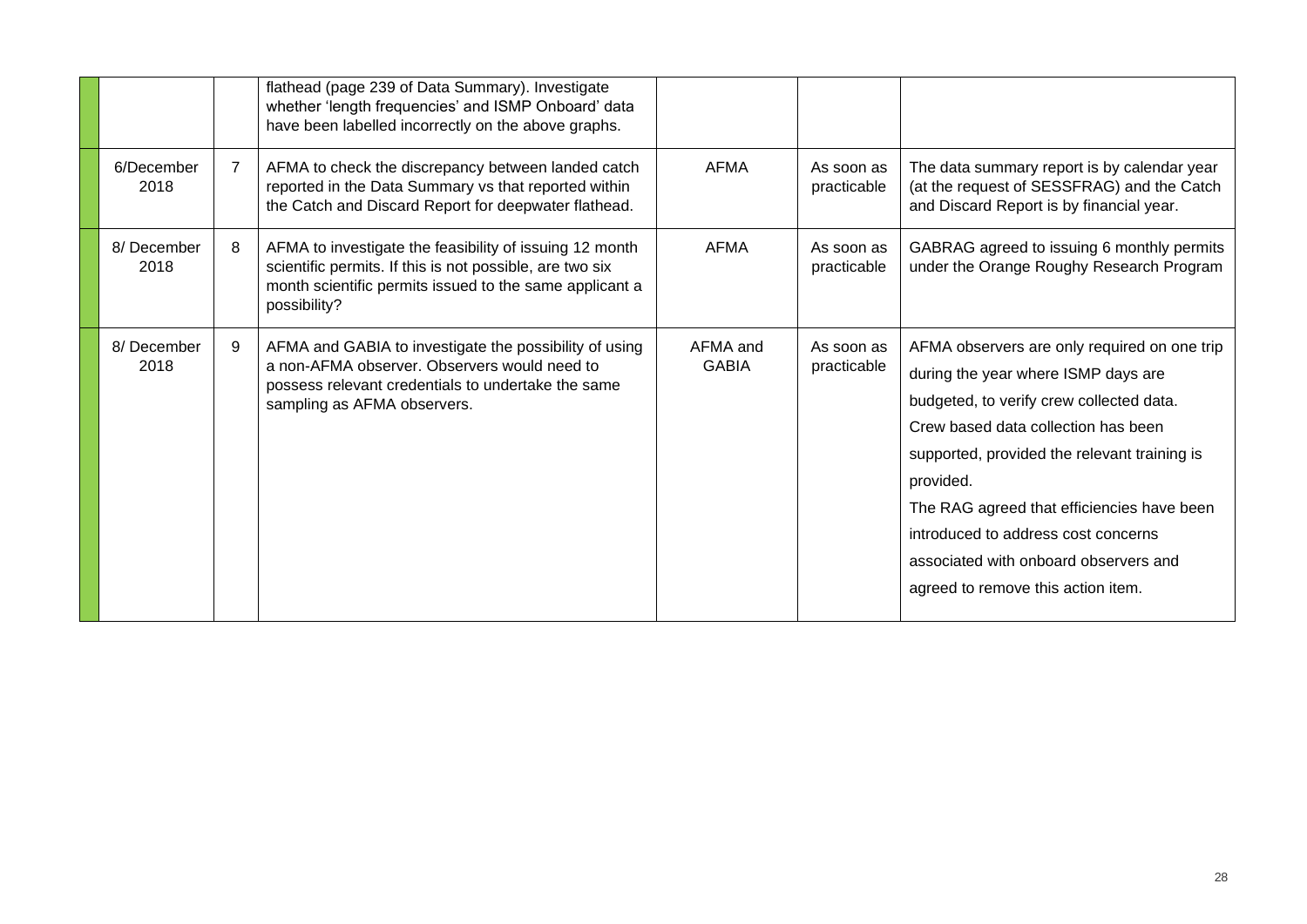| 8/December<br>2018   | 10            | AFMA and GABIA to work together to establish a set of<br>guidelines for Orange Roughy samples required from<br>crew based collection. Samples collected by crew and<br>through port based sampling will substitute for having<br>an observer onboard. If these guidelines are not<br>complied with, the vessel will be prohibited from<br>undertaking future roughy trips without an onboard<br>observer. These guidelines will be reviewed after 12<br>months and amendments made as necessary. | AFMA and<br><b>GABIA</b> | As soon as<br>practicable | To be reviewed as part of the Orange Roughy<br>Research Program review at Agenda Item 6.2<br>(GABRAG 1, 2019).<br>The RAG agreed to replace this action item<br>with 3/Nov 2019 (7).                 |
|----------------------|---------------|--------------------------------------------------------------------------------------------------------------------------------------------------------------------------------------------------------------------------------------------------------------------------------------------------------------------------------------------------------------------------------------------------------------------------------------------------------------------------------------------------|--------------------------|---------------------------|------------------------------------------------------------------------------------------------------------------------------------------------------------------------------------------------------|
| 9/December<br>2018   | 11<br>&<br>12 | AFMA to confirm the accuracy of the retained catch of<br>ornate angelshark, sharpnose sevengill and piked<br>spurdog reported in the ERA.                                                                                                                                                                                                                                                                                                                                                        | <b>AFMA</b>              | As soon as<br>practicable | Records appear to be accurate, however<br>these species are no longer assessed as high<br>risk species in the ERA.                                                                                   |
| 11/ December<br>2018 | 13            | AFMA to investigate if and when gonad staging is<br>recorded in Western Gemfish and where the data is<br>stored.                                                                                                                                                                                                                                                                                                                                                                                 | <b>AFMA</b>              | As soon as<br>practicable | Tamre Sarhan advised that gonad staging<br>has not been recorded for Western Gemfish.<br>Gonad staging is not taken for any species as<br>part of the ISMP program unless specifically<br>requested. |
| 11/ December<br>201  | 15            | AFMA to amend table in Appendix A of Western<br>Gemfish Harvest Strategy Triggers paper such that the<br>third column from the left reads 'Trigger for<br>implementing an ageing plan (ageing of collected<br>otoliths).'                                                                                                                                                                                                                                                                        | <b>AFMA</b>              | As soon as<br>practicable | Western Gemfish Harvest Strategy Triggers<br>table was amended to change this column<br>heading after the meeting.                                                                                   |

Note: All items marked green (complete) will be removed from the list of action items that is prepared for the next meeting (GABRAG 2, December 2019)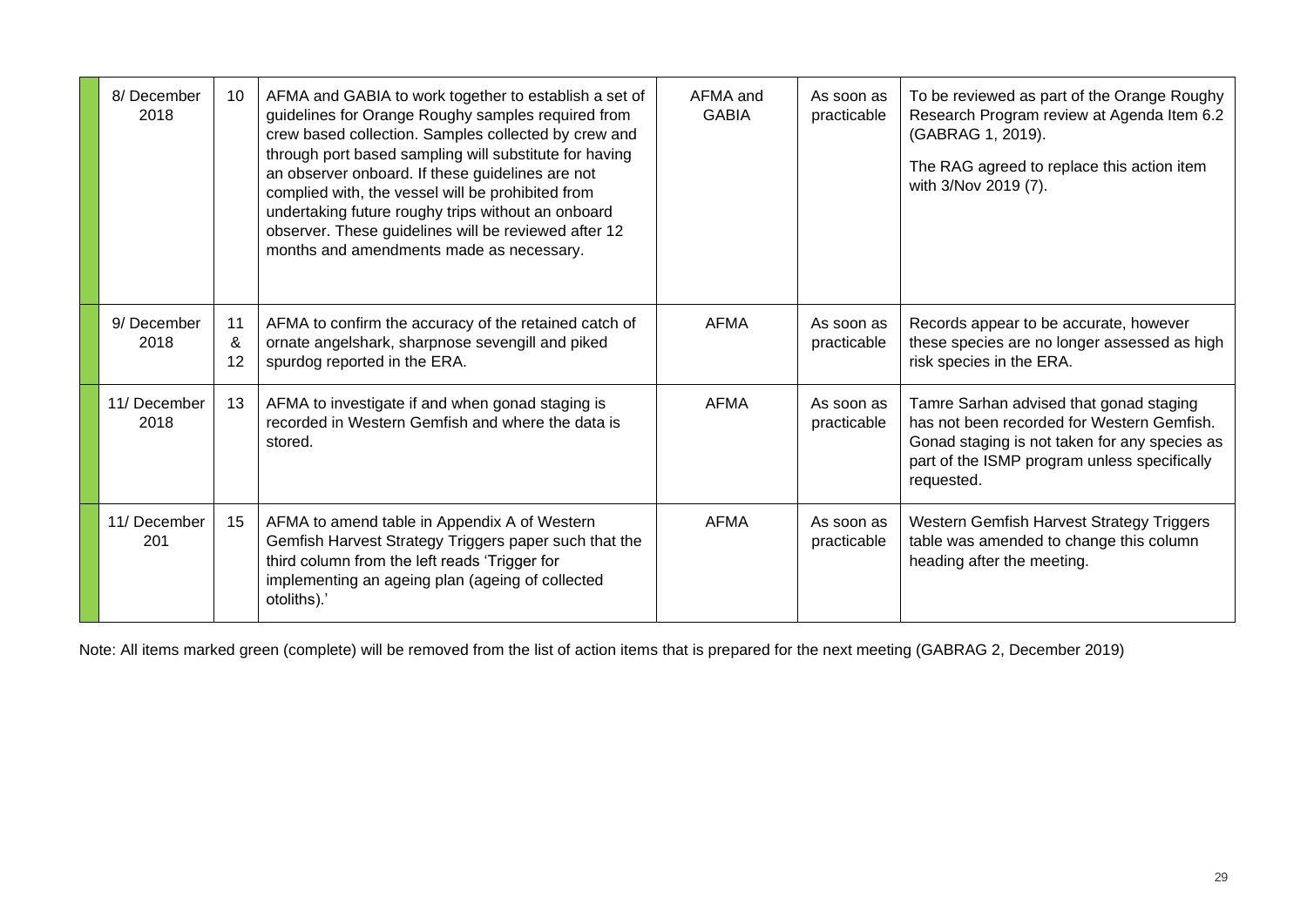# **Attachment D – Action Items Arising from GABRAG 1 November 2019**

<span id="page-29-0"></span>

| <b>Action</b><br><b>Item</b> | <b>Agenda</b><br><b>Item</b><br><b>Ref</b> | <b>Description</b>                                                                                                                                                                                                                                                                                                                          | <b>Responsibility</b>    | <b>Timeframe</b>          |
|------------------------------|--------------------------------------------|---------------------------------------------------------------------------------------------------------------------------------------------------------------------------------------------------------------------------------------------------------------------------------------------------------------------------------------------|--------------------------|---------------------------|
|                              | 1.4                                        | CSIRO/AFMA to provide the RAG with the outcomes from Andre Punt's research looking at age and length<br>sampling requirements for SESSF species; when they become available. Outcomes and how they might apply to<br>the GAB will be considered at a future GABRAG meeting.                                                                 | CSIRO/AFMA               | As soon as<br>available   |
| 2                            | 1.4                                        | AFMA to provide the Economics Member with a summary of information surrounding the cost/benefit analysis for<br>the Bycatch Research and Development Plan; as well as any other relevant economic items from previous<br>meetings.                                                                                                          | <b>AFMA</b>              | As soon as<br>practicable |
| 3                            | 1.4                                        | AFMA to identify the vessels which recorded catch of Bight redfish at depths of 190m in their logbooks and verify<br>the records with the skippers.                                                                                                                                                                                         | <b>AFMA</b>              | As soon as<br>practicable |
| 4                            | 1.4                                        | The Chair to compose letters on behalf of GABRAG to: Mr Day, Dr Haddon and Professor Tisdell, thanking them<br>for their contributions to GABRAG over the years; and to Ms Hill to welcome her to her new role at AFMA as<br>Senior Manager of Demersal and Midwater Fisheries.                                                             | <b>CSIRO</b>             | As soon as<br>practicable |
| 5                            | 2.1                                        | CSIRO to provide GABIA with the names of vessels that have reported crew collected data incorrectly (i.e.<br>providing insufficient information, recording wrong fields and measuring the wrong fish e.g. size graded catches).                                                                                                             | <b>CSIRO</b>             | As soon as<br>practicable |
| 6                            | 3                                          | Crew collected data sheets to be updated to include an extra field to record the Operation number, enabling crew<br>collected and logbook data to be linked.                                                                                                                                                                                | <b>AFMA/GABIA</b>        | As soon as<br>practicable |
| 7                            | 3                                          | GABIA, AFMA and Dr Paul Burch (CSIRO) to collaborate and review Section 5: Data Collection and Research of<br>the Great Australian Bight Trawl Fishery Boat Operating Procedures Manual; to ensure that all data required by<br>CSIRO for stock assessments is clearly identified and the procedures for collecting this data are outlined. | GABIA, AFMA<br>and CSIRO | As soon as<br>practicable |